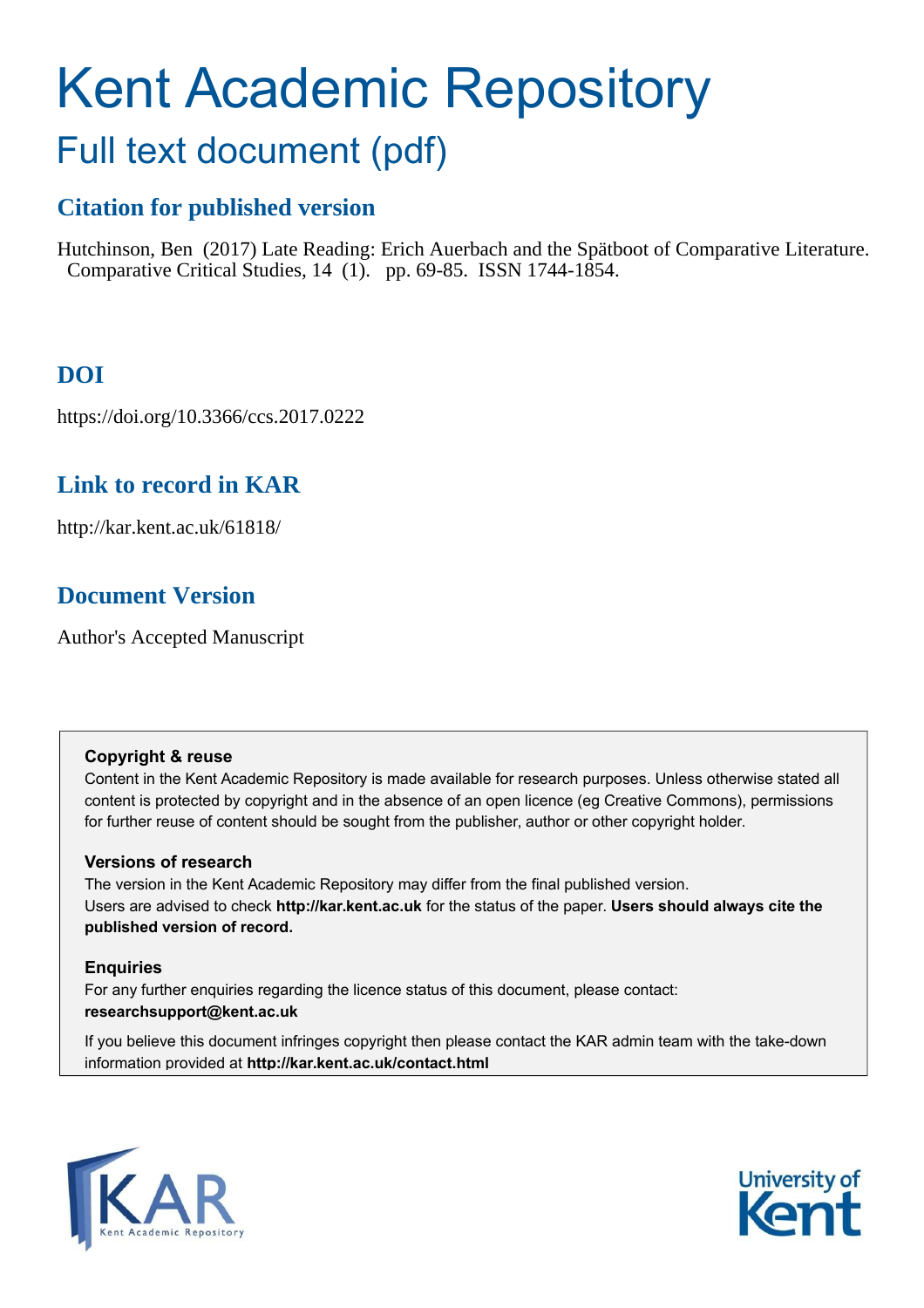Late Reading: Erich Auerbach and the *Sp‰tboot* of Comparative Literature BEN HUTCHINSON

#### **Abstract:**

Focusing in particular on Erich Auerbach's seminal essay 'Philology of World Literature' (1952), this essay proposes to re-examine the conceptualization of comparative literature in the post-WWII period not only from the perspective of its philological, but also from that of its historical self-understanding. Its principal concern will be to consider what it means to view this comparative philology *as* historical, which is to say in the context of how it emerges from the particular 'historical perspectivism' of the immediate post-war period. The category that best characterizes this philology, it will be argued, is that of *late reading*, a term that the essay coins as the hermeneutic counterpart to the artistic concept of late style. Characterized by its consciousness of coming at the end of the tradition of European high culture, late reading - at least in Auerbach's understanding of it -makes its very lateness a constituent element of its hermeneutics. Out of this sense of lateness emerges, the essay will argue, a view of comparative literature as defined by its distance from the normative maturity of classical European culture  $-$  by what one might term, in Frank Kermode's phrase, its 'sense of an ending'. Auerbach's conception of world philology does not ignore the increasing obsolescence of the Eurocentric perspective, but rather makes this obsolescence the basis of its synoptic purview. As such, it continues to offer a model for how comparative literature may engage with the legacy of high European culture whilst acknowledging the limitations of its perspective.

**Keywords:** Erich Auerbach; late reading; philology; comparative literature; world literature

It is one of the more mordant ironies of modern intellectual history that the Nazi fetishization of 'national' culture should have given such decisive impetus to the development of international modes of criticism. The terror of the Third Reich forced a number of the most influential European critics – figures of the standing of Theodor Adorno, Erich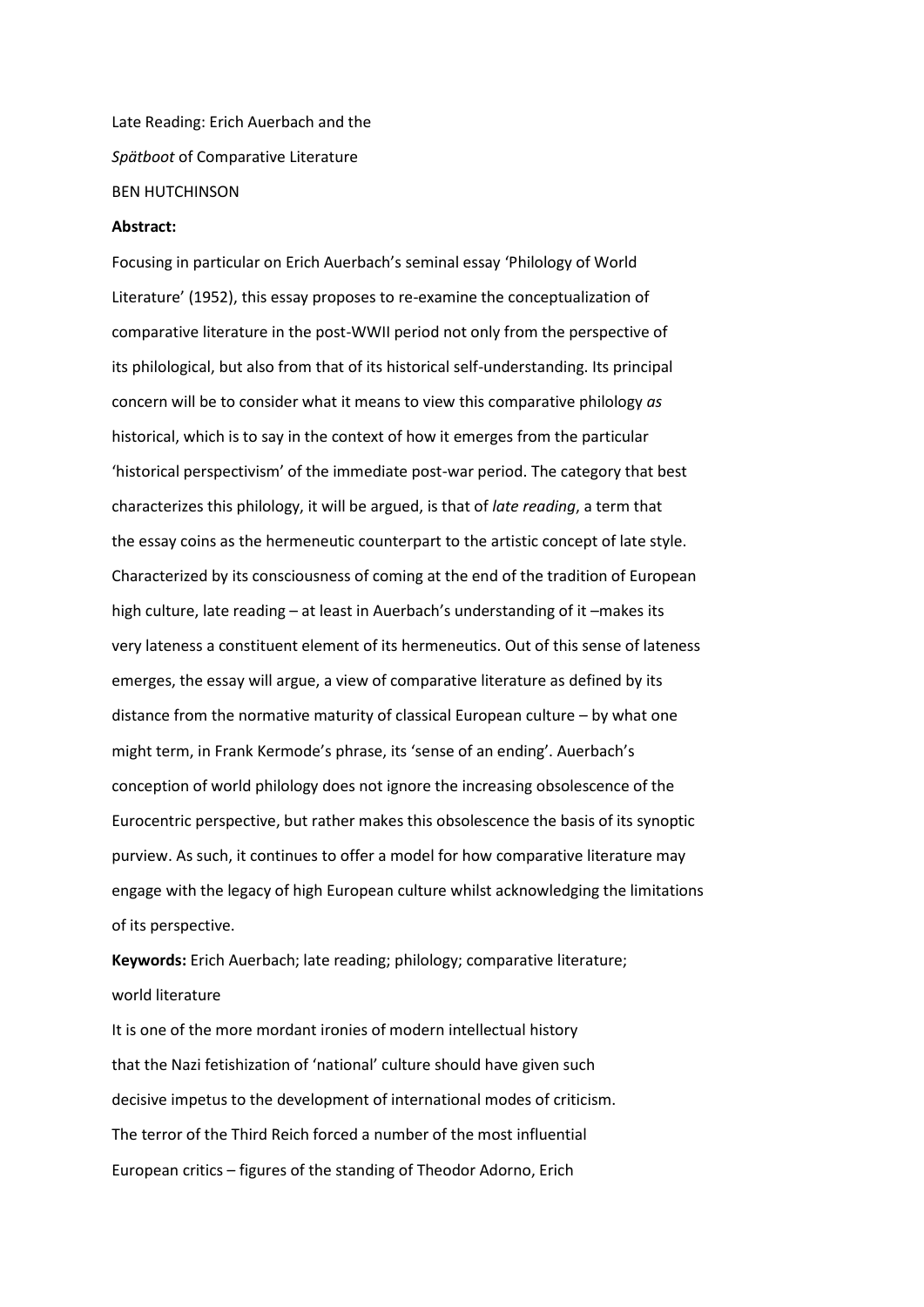Auerbach, Ernst Robert Curtius, Leo Spitzer and René Wellek - to take refuge in exile; as has often been noted,1 this exile proved to be the pre-condition for the discipline of Comparative Literature as it would emerge after the war.2 The present essay does not intend to celebrate once again the heroic status of this generation of *Romanisten*; enough has been written on the achievements and idiosyncracies of this remarkable group of German scholars drawn to Romanic  $-$  and particularly, French - literature as part of the consciously 'European' climate of the 1920s (a climate in which, at least from a German perspective, *Romanistik* often seemed to function as a kind of shorthand for *Komparatistik*).3 What this essay proposes, rather, is to re-examine the conceptualization of comparative literature in this period from the perspective not only of its philological, but also of its historical selfunderstanding. Indeed, its principal concern will be to consider what it means to view this comparative philology *as* historical, which is to say in the context of how it emerges from the particular 'historical perspectivism' of the immediate post-war period. The category that best characterizes this philology, it will be argued, is neither close nor distant reading, but *late reading*, a term that I coin as the hermeneutic counterpart to the artistic concept of late style. Characterized by its consciousness of coming at the end of the tradition of European high culture, late reading - at least in Auerbach's understanding of it -makes its very lateness a constituent element of its hermeneutics. Out of this sense of lateness emerges, this essay will argue, a view of comparative literature as defined by its distance from the normative maturity of classical European culture - by what one might term, in short, its 'sense of an ending'.

That the leading works of comparative literature in this period are all characterized by a keen sense of 'European Spirit in Danger' - to adapt the terms of Ernst Robert Curtius4  $-$  is immediately apparent to anyone familiar with *Mimesis* or *European Literature and the Latin Middle Ages* (to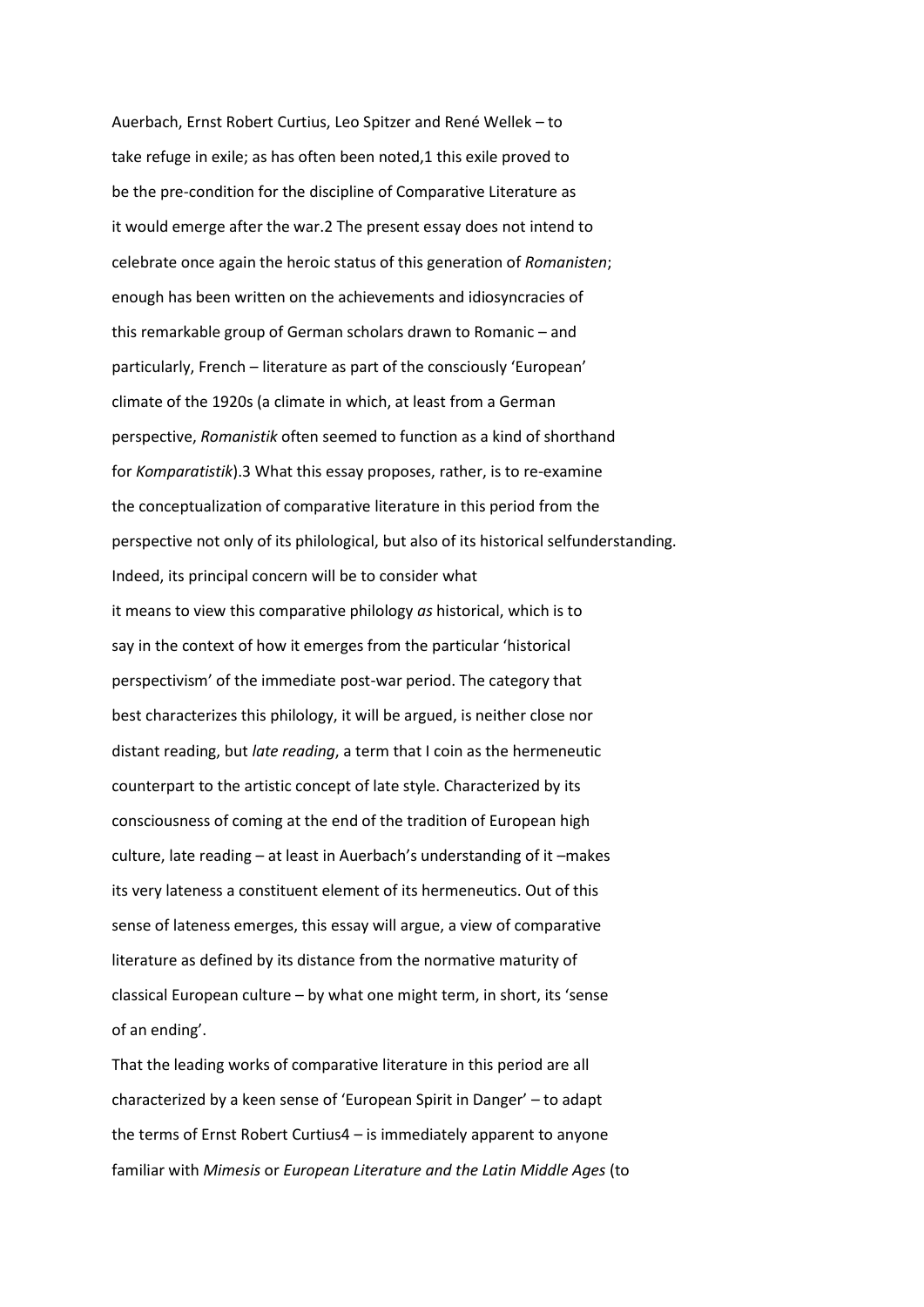name merely the two most important studies completed in the 1940s). As Hans-Ulrich Gumbrecht has noted, the German *Romanisten* of the midtwentieth century all died in the 1940s and 1950s 'with the feeling - more or less pronounced, more or less lamented - that their lifetime had seen the end of the great period of Western culture'.5 What has not been fully discussed, however, is the extent to which this valedictory vision of Western culture informs a post-war view of philology as necessarily 'late'. Focusing in particular on the thought of Erich Auerbach, this essay will thus explore the ways in which comparative literature, as it developed in this period, can be understood in these terms as a school of late reading. Triangulated between the adjectives 'European', 'Western', and 'World', the concept of *comparative* literature - conspicuous by its absence in Auerbach's thought -will emerge as a function not only of the historical, but also of the hermeneutic lateness of Auerbach's generation.

I have explored elsewhere the idea that modern European literature as a whole can be considered late.6 If the notion of 'late style' emerged as a by-product of the Romantic emphasis on organic metaphors and biographical subjectivity – especially, but by no means exclusively, in the German-speaking world  $-$  it is by the same token coterminous, historically speaking, with the literature that we generally understand as 'modern'. This is a fortiori the case for modernist literature, wherever one sets the limits of this term. Modernism as theorized by Germanic thinkers on both sides of the political spectrum  $-$  including, but not limited to, Theodor Adorno, Gottfried Benn, Ernst Bloch, Hermann Broch, and Oswald Spengler – functions as an 'Avantgardismus der Greise',7 to cite a phrase of Thomas Mann's picked up by Adorno, that is to say as the 'avant-garde' of an ageing modernity. Viewed from an Anglo-Saxon perspective, the modernist attempt to 'make it new' derives from the attempt to articulate a 'weariness more highly energized', to stay with Pound's own terms.8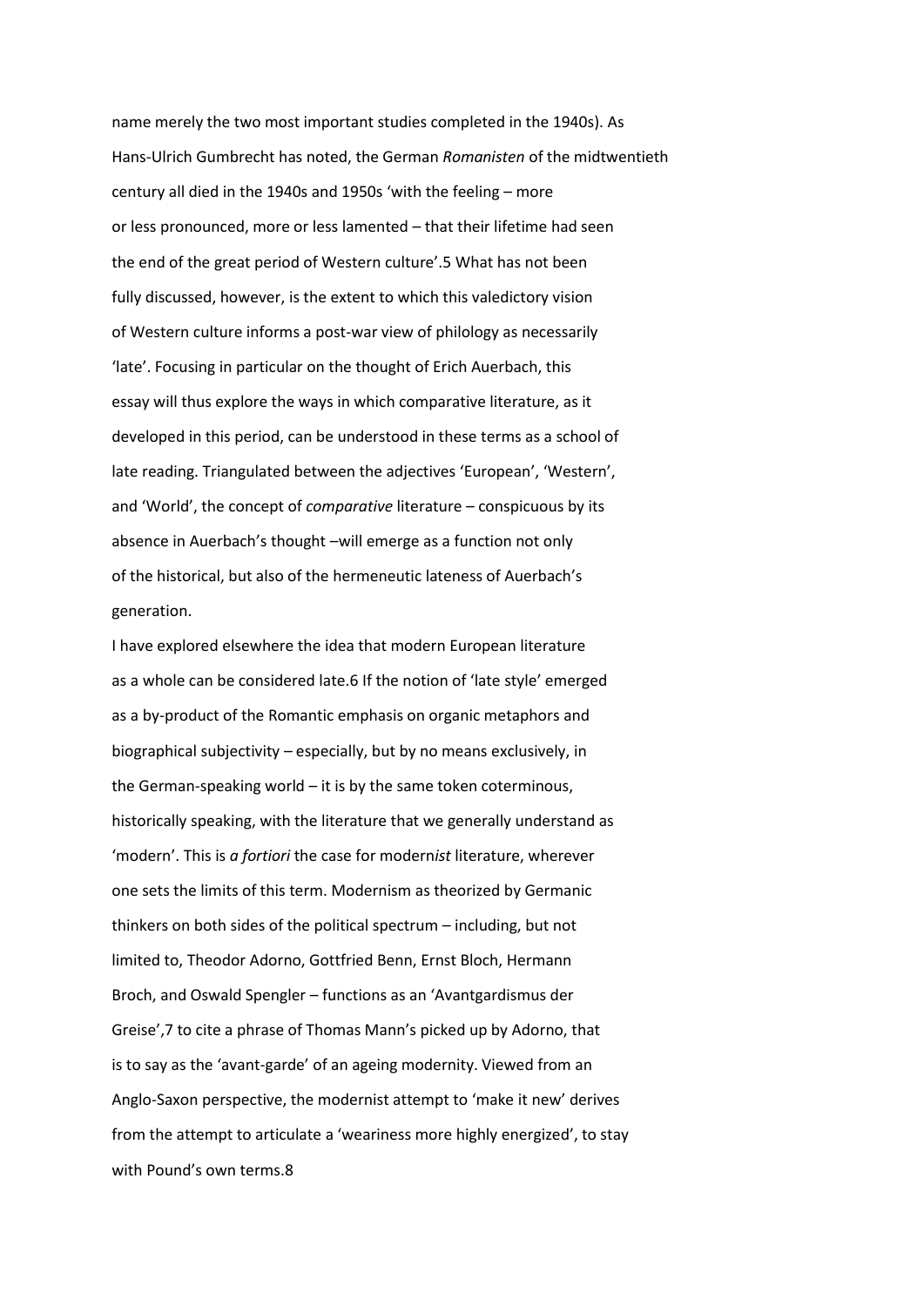The Adorno/Mann axis provides a pertinent point of entry for a methodological consideration of comparative literature, in the midtwentieth century, as a philology of lateness. Writing to Mann in 1951 about his novel *The Holy Sinner (Der Erwählte)*, Adorno praises Mann's prose in terms that point, beyond the achievement of a single artist, towards the conceptualization of lateness as the paradigm for an emerging 'European' literature:

The boldness and modernity of these things is, if we except Joyce, quite unparalleled, but no less striking is the careful way in which you have managed to suspend the whole 'German' element. It often sounds as though, at a certain decayed level of language, at the level of emigrant German, you had somehow disclosed the latent possibility of a truly European language, one which was formerly obstructed by national divisions but now, at the end, shines forth as a primordial stratum [*eine Urschicht*] precisely by virtue of its latest character [*kraft des Sp‰testen*].9 If Adorno makes aesthetic modernism  $-$  in the form of Mann and Joyce  $-$  a direct expression of epochal modernity, he does so in terms that consciously transcend 'national divisions' in order to posit the idea of 'a truly European language'. The key move in his argument is to suggest that this language emerges explicitly as a function of lateness, indeed of *latestness*: Adorno's superlative has both syntactical and semantic force; it is both grammatical category and aesthetic evaluation. Precisely because Mann's novel is, historically speaking, a late work - a *latest* work - it points towards the possibility of a broader, international language beyond national restrictions. 'But it is quite uncertain in what language I write', states the 'Spirit of story-telling' (Geist der Erzählung) in the opening chapter of *The Holy Sinner*, 'whether Latin, French, German, or Anglo-Saxon, and indeed it is all the same'.10 Lateness emerges, in short, as the Latin of modernism, the *lingua franca* of an international idiom. That Adorno can describe Mann's 'decayed level of language' as 'emigrant German' underlines the specific political context of their correspondence. Writing to Mann in California in 1951, Adorno makes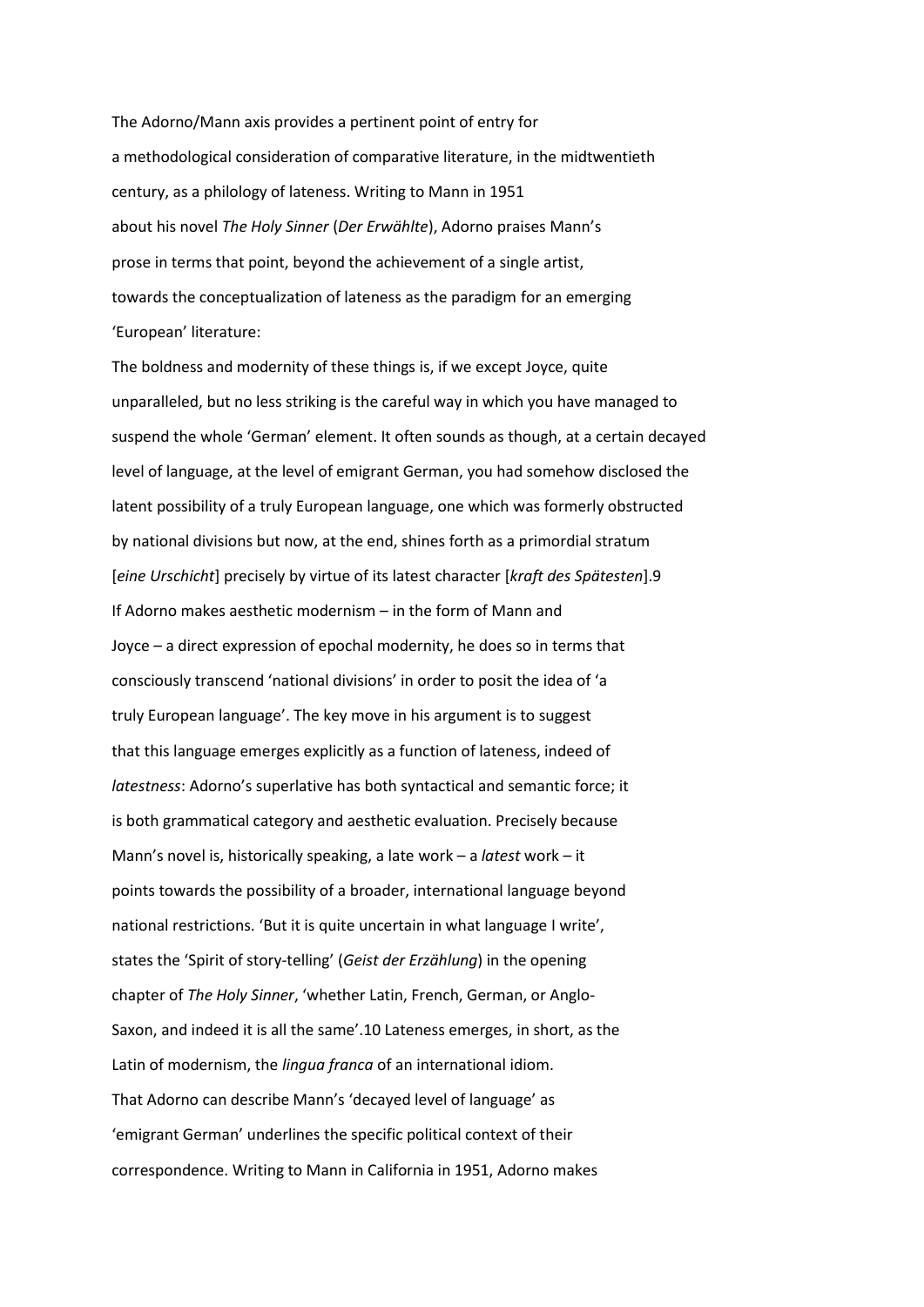an aesthetic virtue out of his historical contingency; 'at the end' of the European high culture so cherished by the German intelligentsia, the broader, supranational perspective becomes possible. One might even go so far as to speak of wish-fulfilment: Adorno mobilizes the pathos of the 'European' in order to transcend the discredited German idiom. The late sublime, such as he here constructs it,11 represents a way of wresting back hermeneutic control from historical circumstance.

The context of geographical and linguistic exile, as well as the sheer timing of Adorno's letter to Mann, makes it possible to compare it to one of the key documents of what one might term -with reference to Adorno's category of 'emigrant German' - emigrant philology. Auerbach's essay 'The Philology of World Literature' was first published in 1952, which means that he was writing it at almost exactly the moment in which Adorno was writing to Mann. Mann in fact cites from *Mimesis* in *The Holy Sinner* (he borrows a few lines from the twelfthcentury Christmas play *Mystère d'Adam*), justifying his citation with the statement, in a letter to Auerbach of October 1951, that 'what was required was a stammering babble that would be partly or completely incomprehensible to the average reader'.12 Mann's insistence on the importance of 'stammering' (Gestammel) strikingly recalls Adorno's interpretation, in a letter to Mann written just three months earlier in August 1951, of the concept of 'mumbling' (das Murmelnde), a concept which can be understood, according to the philosopher, as 'a particular linguistic stratum [Sprachschicht], namely that in which linguistic borders are blurred'.13 The primordial *Urschicht* re-emerges, from the perspective of late modernity, as a composite *Sprachschicht*. The search for a transnational language that underlies this hermeneutic triangle of the early 1950s suggests the common concern of Auerbach, Adorno, andMann to find ways around a discredited national tradition. One way to do this, of course, is to obviate the whole problem by returning to themedieval period, at a safe distance from the nationalist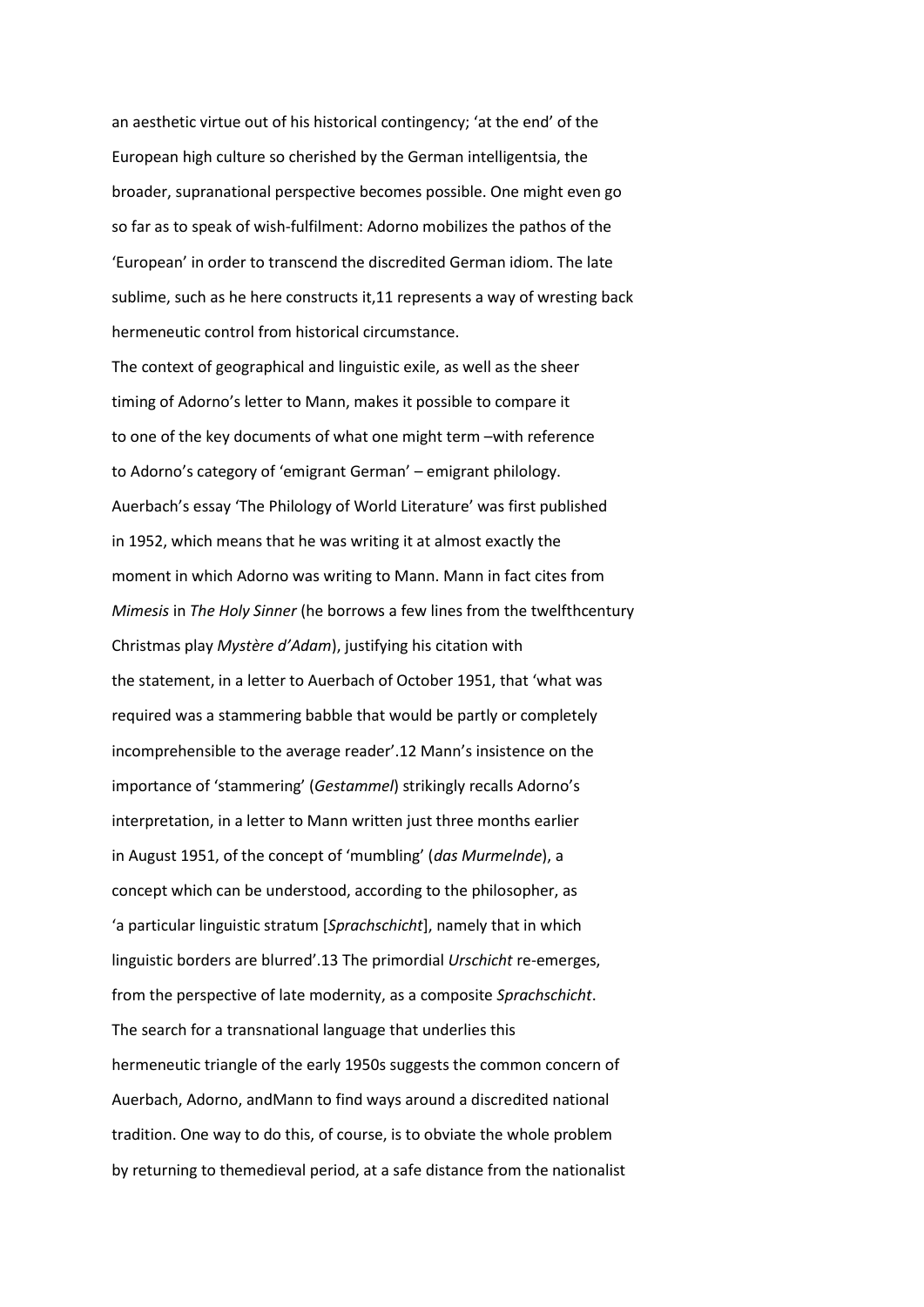excesses of modernity. Both Mann, in *The Holy Sinner*, and Auerbach, in *Mimesis*, consciously take this route to an always already comparative Middle Ages  $-$  as, of course, did Curtius, who memorably outlined the appeal of the period in an unpublished letter of 1944: 'it doesn't seem to have dawned on anyone how nonsensical the modern division of labour is between national languages, national literatures, and national philologies. What would one think of a medieval historian who only wrote about German events and who only made use of German-language sources?'14 Auerbach's essay of 1952 poses exactly this question of the modern philologist. 'We must now return, albeit under different conditions, to what the pre-nation-state culture of the Middle Ages already possessed, to the knowledge that the human spirit itself is not national.'15 Auerbach's seemingly incidental concession in the middle of this statement is crucial. The modern critic may strive to return to the supranational spirit of the medieval mentality, but it can only be a return, 'under different conditions'; the belated perspective of modernity must remain a constituent element of these conditions. Adorno's appreciation of *The Holy Sinner* as an expression of the *Sp‰teste* is based on precisely this premise, namely that the modern novelist's return to the time of Pope Gregorius necessarily remains anchored in the (late) modernity from which he writes.

Yet if Adorno sees lateness as the *lingua franca* of a new European language, Auerbach takes the argument a step further. Where Adorno's model of comparative literature is Europe, for Auerbach the model - at least in this 1952 essay  $-$  is the world. For all its current prestige as the paradigm for comparative literature in the twenty-first century, world literature as Auerbach understands it is a profoundly ambivalent concept. A diversity of languages -what Auerbach terms the 'felix *culpa* of the division of the human race into a profusion of cultures'  $(PWL, 253)$  - constitutes the precondition for comparative literature; as every comparatist knows, there can be no fruitful comparison without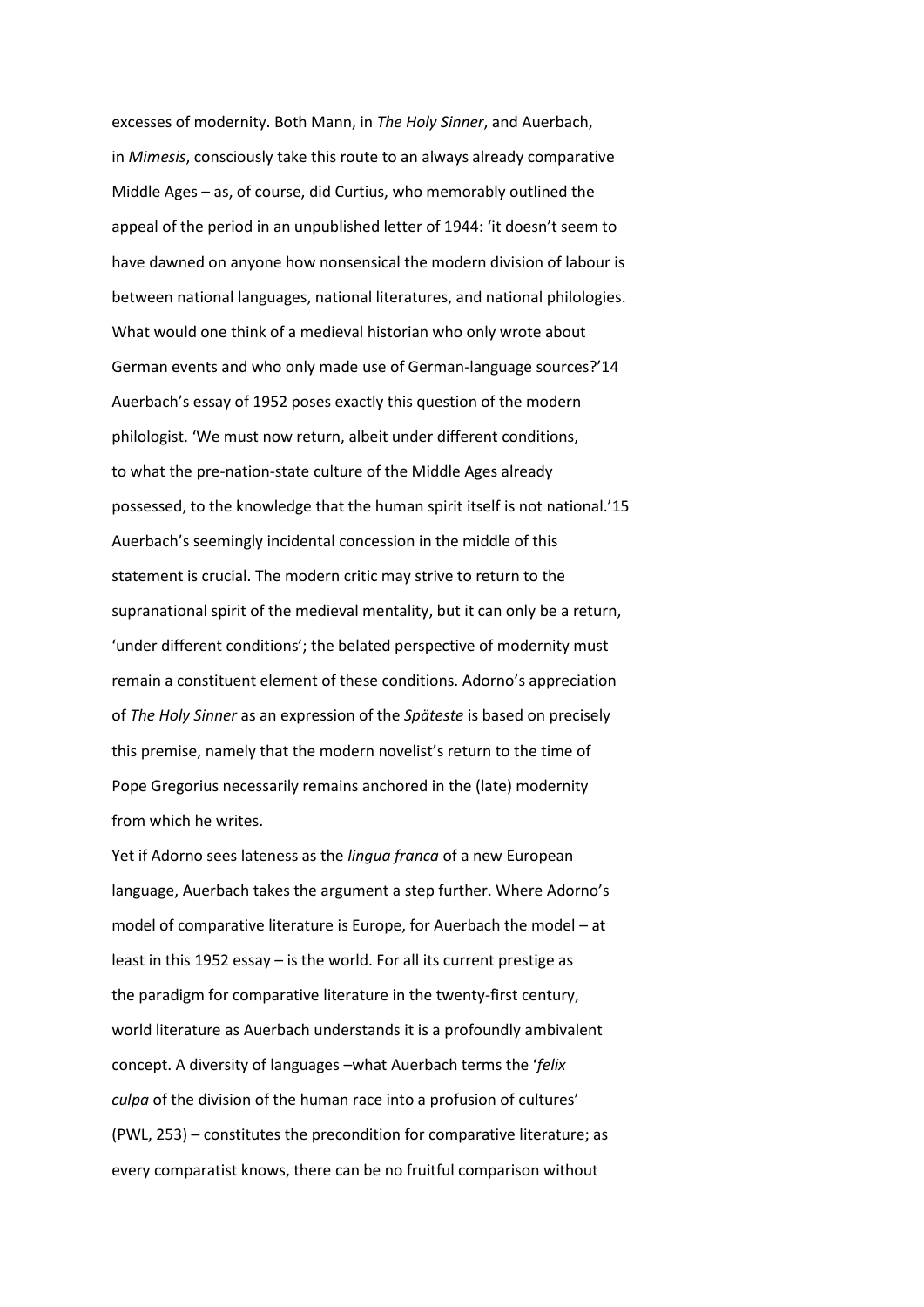difference. Yet the post-war concept of the 'world', observes Auerbach, militates against this difference, reducing it to a 'standardized', 16 onesizefits-all model of human culture. As Auerbach astutely remarks, if this model were taken to its logical conclusion, 'the idea of world literature would simultaneously be realized and destroyed' (PWL, 254). What remains, then, of *comparative* literature? Do the homogenizing forces of mid-twentieth-century culture allow for a hermeneutics that would be neither restrictively national nor reductively global? Auerbach's answer to this question is to sketch out (what I am terming) a school of late reading, a school that is predicated on the fact that he never uses the term 'comparative' -whether *vergleichend* or *komparativ* -but rather repeatedly writes of the 'synthesis' that his late perspective makes possible. Before exploring this conception of late reading in more detail, however, it is worth pausing to place his essay back into its original publication context. This is almost never done  $-$  the essay has long since become a staple of anthologies of both Auerbach's work and 'world literature', and so is rarely read in its initial place of publication  $-$  but it is surprisingly revealing with regard to the contemporary relevance of his argument. 'Philologie der Weltliteratur' first appeared in a volume of essays entitled simply *Weltliteratur*, edited by Walter Muschg and Emil Staiger and published in 1952 as a Festschrift for the Goethe scholar Fritz Strich. A number of essays included in the volume - which opens with the words 'The Literary Historian and Time - this should probably be the subtitle of this volume'17 – respond, either implicitly or explicitly, to the perceived lateness of the modern critical perspective. The essay immediately following Auerbach's explores 'the development of World Literature as a process'; its author, Anni Carlsson, examines the history of *Weltliteratur* as 'a cross-section of intellectual and world history more generally'.18 This historicization of the concept leads to a consideration of the modern poet as 'cut off from his sources, an epigone tangled up in his own nets';19 he can only bemoan, in Schillerian terms, the lost 'naïvety' of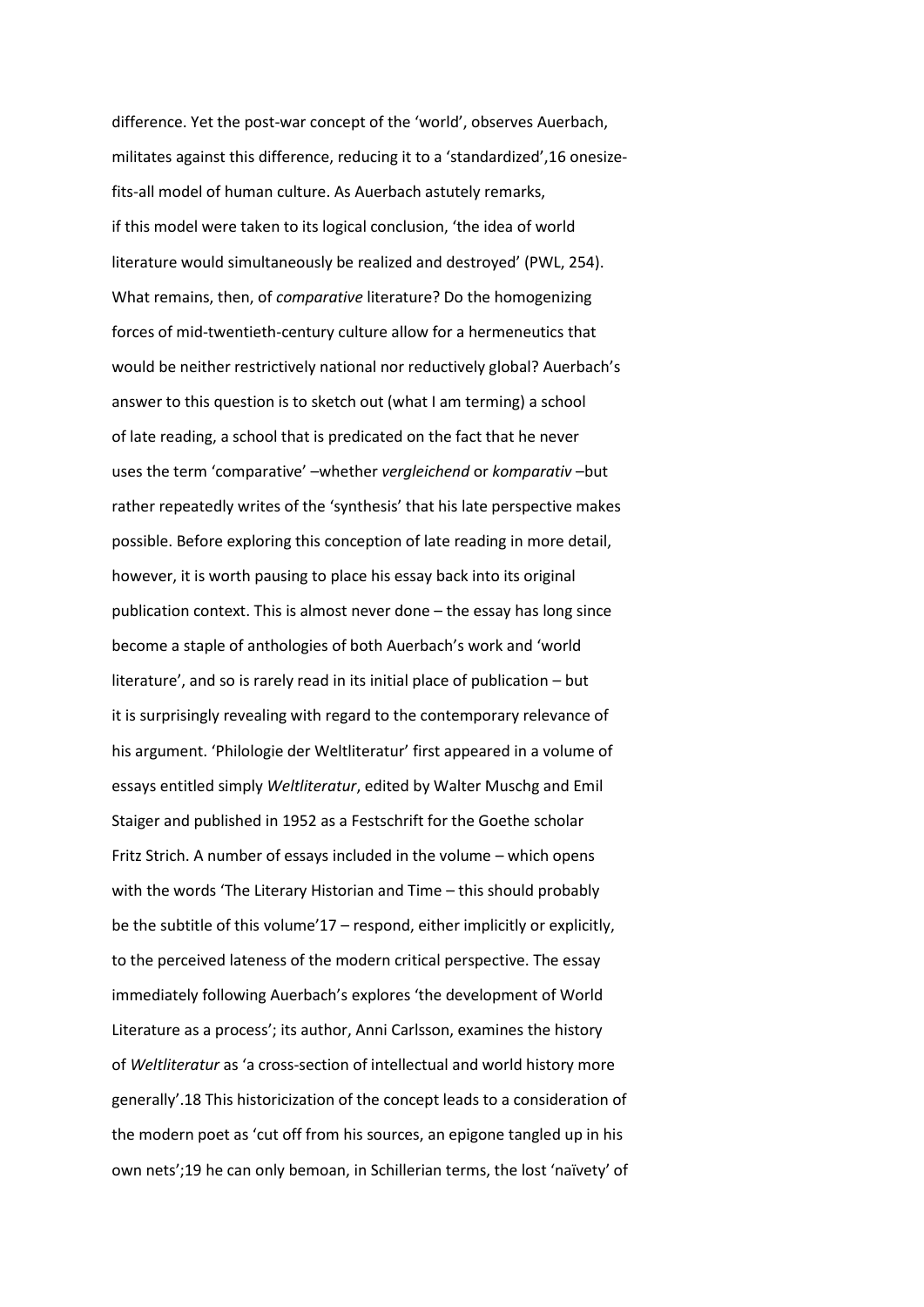an earlier phase of history. Yet this epigonal lateness, Carlsson concludes, can also be interpreted positively:

The epigone cannot recreate the gods of mankind's childhood, for his world view has changed. Yet this does not mean that the energy that once created gods has been lost to him. [. . . ] The conscious underwater perspective [*bewusste Unterwasserperspektive*], which illuminates the tides and deposits of history in every event, teaches literature a corresponding force of perspective.20 The modern conception of world literature, then, gains as much from its belated epistemology as it loses, since it is thickened by the accrued sediment of the past. This 'underwater perspective', crucially, is fully *conscious ('bewusst')*: since the sentimental poet – to use Carlsson's Schillerian terms - cannot undo his sentimentality, he must embrace it and turn it to his advantage.

A striking variation of Carlsson's marine metaphor recurs in one of the editors' own contributions to the volume. Emil Staiger's essay 'Das Spätboot' ('The Late Boat') is not explicitly about the concept of *Weltliteratur*, but rather the poetry of Conrad Ferdinand Meyer, or more specifically a particular cluster of poems by Meyer, all centred on the image of a boat floating out across the water by night. The key poem that gives Staiger's essay its memorable title is 'Im Spätboot', an allegorical sonnet describing the poet's symbolic encounter with death ('Spätboot' was also the original title of another poem by Meyer subsequently renamed 'Tote Freunde' ['Dead Friends']). Staiger parses the poem in the following terms: 'When the poet boards the late boat and the black smoke billows from the stacks, and when the boat turns towards the darkness, he begins a journey unto death [*Todesfahrt*].'21 Crucially, however, neither 'Im Spätboot' nor 'Tote Freunde' describes the landing of the boat, nor indeed its wreckage: 'To land would be to return to recalcitrant reality, where people and things are too clear, too palpable and frighteningly close. To go under would be to die in death, which would undermine the whole symbolism'.22 Meyer's late boat is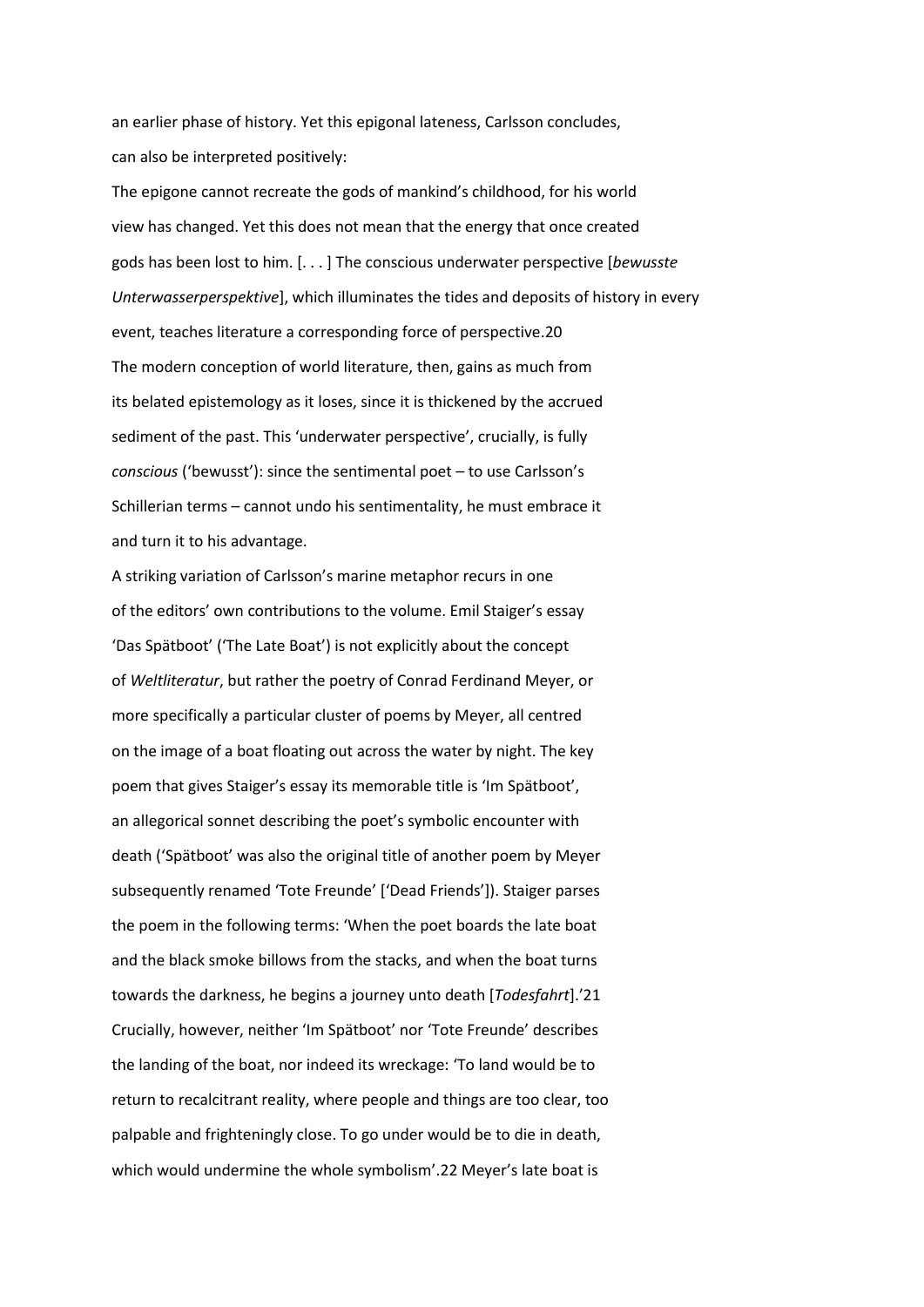captured, in other words, in the moment of its final journey, in the pathos of departure.

What can we infer from these essays with regard to Auerbach's own understanding of philology? Carlsson's underwater epigone and Staiger's Spätboot mark out the hermeneutic coordinates within which we can locate Auerbach's essay. What characterizes both models is the modulation from an ostensibly negative interpretation of lateness  $-$  as epigonal or dying  $-$  to a positive inflection of lateness as plenitude and poise. Staiger concludes his essay with the reflection that 'Meyers Spätboot might one day emerge as the herald of new poetic possibilities', 23 and it is here that Auerbach's contribution finds its cue. Indeed, the opening sentence of the essay immediately following these words, Karl Viëtor's 'German Literature and the Crisis of European Culture', suggests - albeit in what we would now consider dated,  $colonial$  language  $-$  the juxtaposition with the post-war perspective that characterizes Auerbach's thoughts: 'The events that have been unfolding before our eyes for some thirty years now, the vast tragedy in the motherlands of white civilization [*im Mutterkontinent der Zivilisation der weissen Völker*], what else is it than the decline of the last great cultural achievement, of the culture of the third estate, the bourgeoisie?'24 Out of the editorial context of the volume emerges, then, a composite sense of lateness as the precondition for world literature - both its undertaking and its understanding - in mid-twentieth-century Europe. Auerbach's philology of world literature – to return now to his own essay - engages with this school of late reading through its determination to make a hermeneutic virtue out of historical necessity. Historical selfawareness becomes the crucial pre-condition for any meaningful cultural criticism. 'We appear to be living  $[...]$  at a decisive moment in the evolution of hermeneutical history writing', observes Auerbach in a key passage; 'what we are we have become in the course of our history, and it is only in history that we can remain what we are, and develop' (PWL,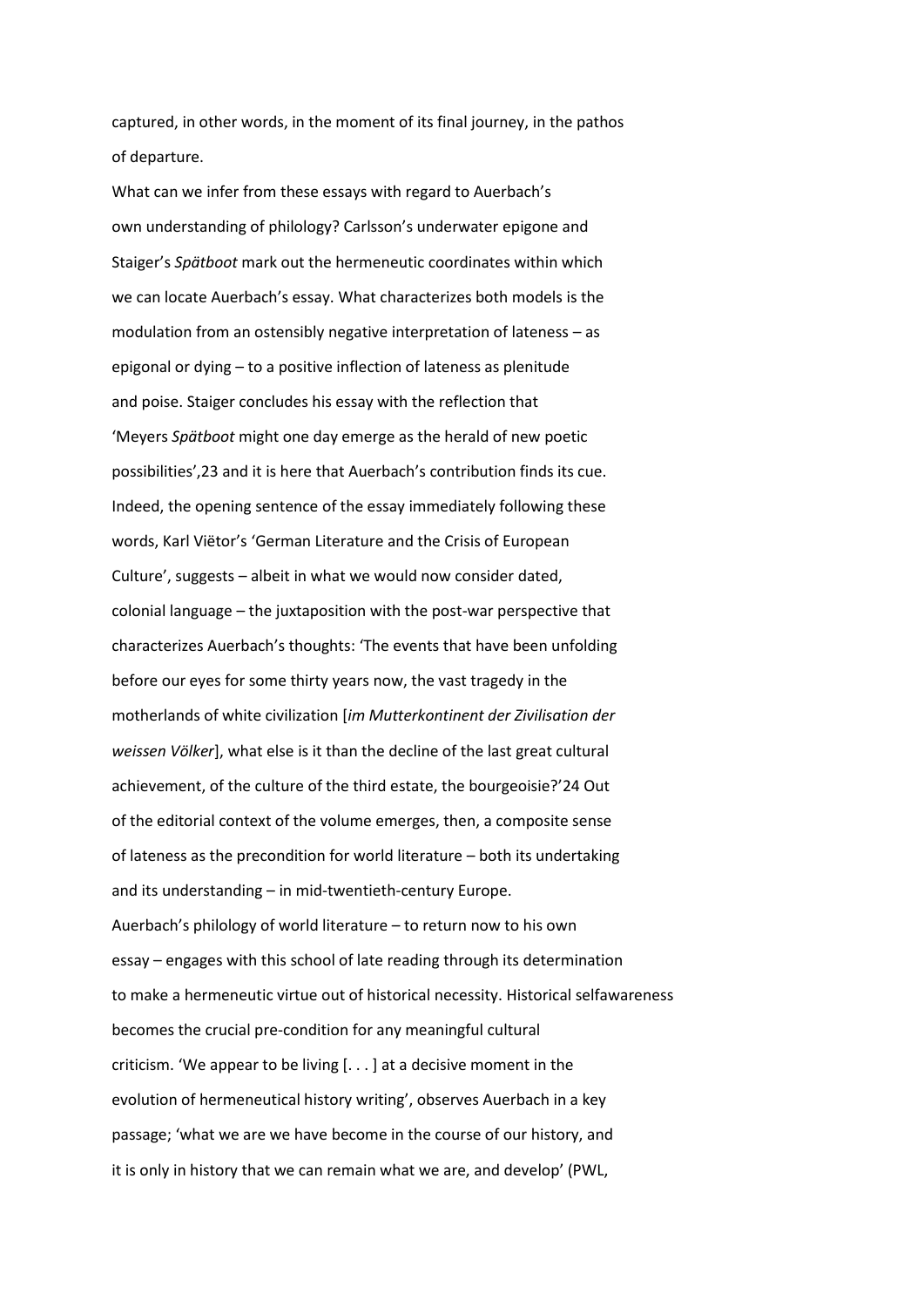256). Auerbach's precise understanding of his historical position – and of the concomitant 'task of the philologists of the world' - emerges out of the interplay between his terminology and his sources. In the original German, his word for 'decisive moment' is simply 'kairos' - Wir leben in einem Kairos der verstehenden Geschichtsschreibung25 - an ancient-Greek term signifying the sacred time of revelation understood as a pivotal, punctual instant, in contrast to the *chronos* of everyday, unfulfilled time. The term was notably brought into modern conceptual currency by Hermann Fränkel's essay of 1931, 'Die Zeitauffassung in der archäischen griechischen Literatur', 26 and recurs elsewhere in Auerbach's work in his investigations of Dante, in the trope of 'figura', and in the notion of 'fulfillment' (Erfüllung) in Mimesis. Within English-language criticism, perhaps the most influential invocation of the term is to be found in Frank Kermode's The Sense of an Ending (1967), where Kermode defines kairos as 'charged with a meaning derived from its relation to the end'.27 Auerbach's 'decisive moment' in the history of hermeneutics, in other words, echoes with eschatology.28

Indeed, given the context of The Holy Sinner explored above, one might usefully compare Auerbach's invocation of kairos to Mann's reduction of languages to language, where Sprache as a hypostasised concept assumes a plenitude comparable only to God: 'the tongues [...] run all together in my writing and become one - in other words, language [...] language itself, which sets itself as absolute and does not greatly care about idioms and national linguistic gods.  $[...]$  God is spirit [Geist], and above languages is language.'29 If Auerbach's philological kairos resembles Mann's linguistic Geist, it is striking for our purposes that Auerbach immediately links the philological possibilities of kairos to Adalbert Stifter's novel Der Nachsommer (1857), citing a sentence from this novel that is typical of Stifter's - highly ambivalent - poetics of lateness: 'It would fulfil my highest desire if after we leave this mortal sphere our spirit could survey and embrace the entire artistic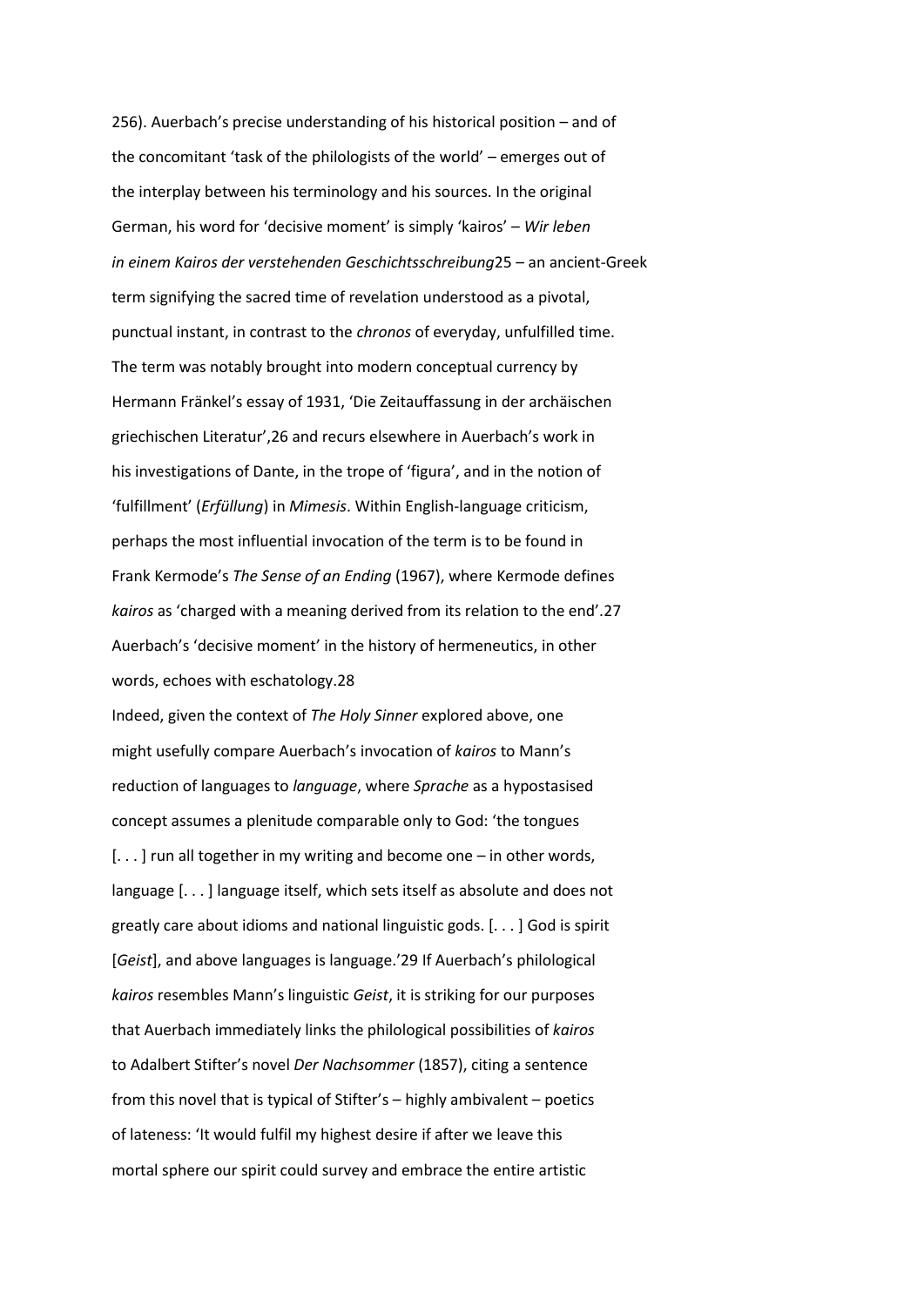expression of the human race from its beginnings to its end' (PWL, 256). Auerbach makes the philological apprehension of his post-war *kairos*, then, contingent on a very specific season, namely the 'Indian summer' of Biedermeier aesthetics (such is the English title of *Der Nachsommer*). Stifter's novel constitutes one of the great documents of cultural lateness in the nineteenth century, 'a catalogue of last things' (in the words of W.G. Sebald)30 comparable to Karl Immermann's Die Epigonen (1836) of a generation earlier, and a text pointedly commended by Nietzsche, the major theorist of modern lateness, as one of the few German prose works worthy of attention.31 Stifterian lateness, crucially, is ambivalent: the novel's aesthetic may be that of a diminished, belated era - after the summer of Weimar Classicism, the late summer of the Biedermeier - but precisely this belated perspective makes possible a synoptic, 'synthetic' view. Indeed, Auerbach's choice of extract desiderates a perspective that is almost *sub specie aeternitatis*; in combination with his use of the term kairos, Auerbach's reference to Stifter suggests an attempt to confer metaphysical pathos on historical contingency  $-$  to create, in short, a late sublime.

It is at this point, then, that Auerbach's defensive posture begins to pivot into productive potential. His consciously late historical position offers a new horizon of philological possibilities: 'we have reached an end point that is also a turning point, one from which we will nevertheless also be permitted an overview [*Überschau*] that has never been possible before' (PWL, 256). This overview, in a word, is Auerbach's conception of comparative literature. It captures a discipline in its 'last productive moments of variety and difference' (im Endstadium *einer fruchtbaren Mannigfaltigkeit*), the very lastness of which is what makes it philologically productive. To paraphrase Adorno, it is as though, at the level of emigrant German, Auerbach had somehow disclosed the latent possibility of a truly world language, one which was formerly obstructed by national divisions but now, at the end, shines forth as a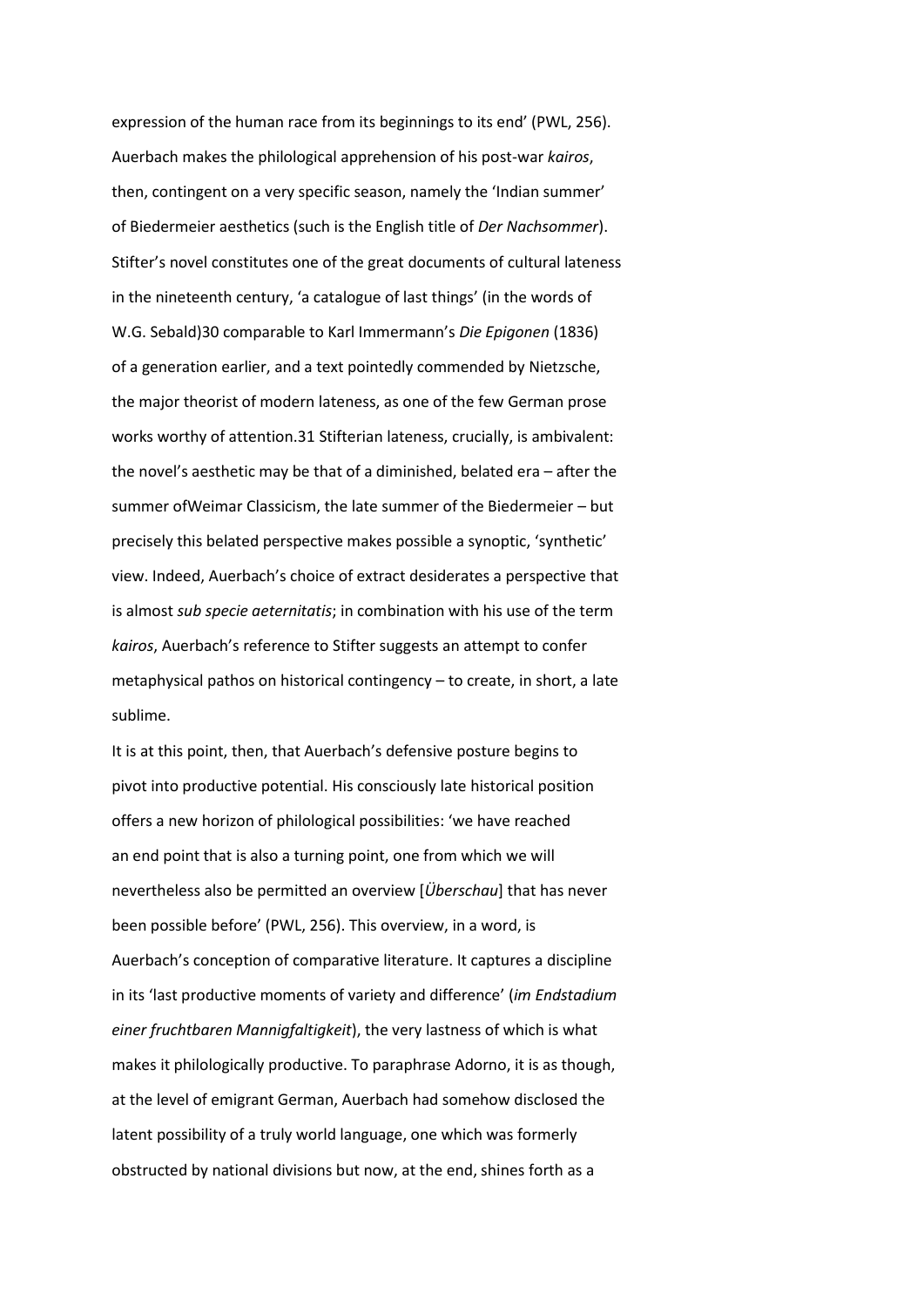primordial stratum precisely by virtue of its latest character. Perhaps at this point, indeed, one might even speak of *latest* reading. Yet to compare Adorno's model of lateness in 1951 with that of Auerbach in 1952 is to raise the question of the relationship between the former's 'European language' and the latter's 'World literature'. Auerbach's remarks in the introduction to Literary Language and its *Public in Late Latin Antiquity and in the Middle Ages*,32 posthumously published (in German) in 1958, give an unambiguous sense of his relationship to 'European' culture:

At an early date, and from then on with increasing urgency, I ceased to look upon the European possibilities of Romance philology as mere possibilities and came to regard them as a task specific to our time  $-$  a task which could not have been envisaged yesterday and will no longer be conceivable tomorrow. European civilization is approaching the term of its existence; its history as a distinct entity would seem to be at an end, for already it is beginning to be engulfed in another, more comprehensive unity.33

If 'European' philology is a task specific to the age, then, it is because the age is a *Kultur im Spätstadium*;34 from here and only from here can such a methodology be envisaged. The emergence of a 'more comprehensive unity' – namely, *world* literature – sharpens Auerbach's consciousness of the 'European possibilities', but it does not supersede them, since the logic of *Weltliteratur* as theorized in the 1952 essay tends to homogenization, not to the celebration of productive difference. This, then, is the task of comparative literature as late reading: the exploration of diversity within a common framework (the 'European' model), rather than of commonality within a diverse framework (the 'World' model). Auerbach's view of world literature as it emerges from his later work bears comparison with Ernst Troeltsch's view of world history. In language that uncannily anticipates twenty-first-century debates about Eurocentrism and the possibility of a 'world' perspective, the historian Troeltsch – with whom Auerbach studied in Heidelberg and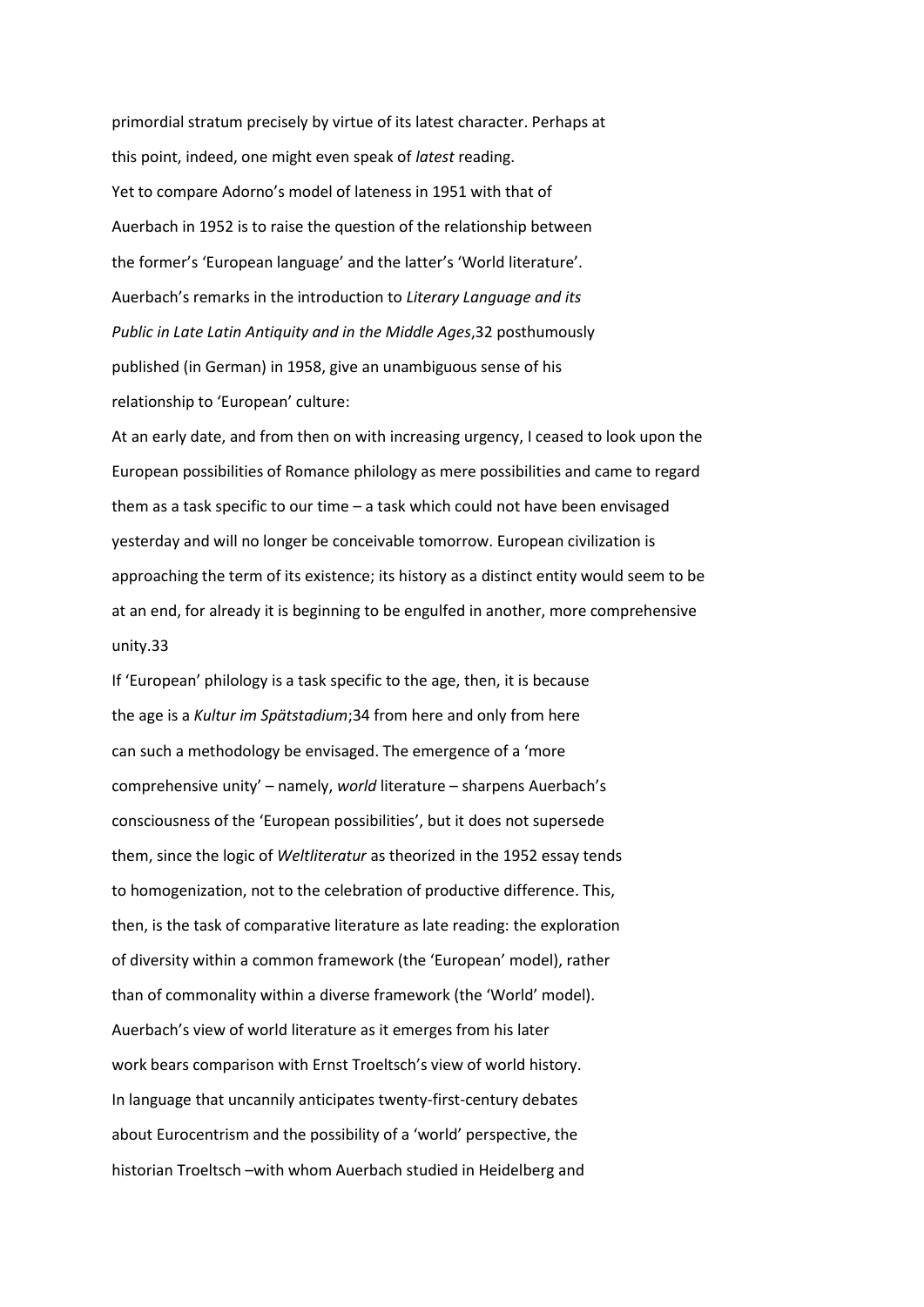Berlin – argues in the third volume of *Der Historismus und seine Probleme* (1922) that the paradigm of 'world history' is so ambitious, so all-encompassing, as to be meaningless. In its place, European scholars would do better to concentrate on a more modest sphere of comparison: 'For us there is only the world history of the European [*eine Weltgeschichte des Europ‰ertums*]. The old idea of world history must take on new and more modest forms. We must renounce the oppressive monism of a way of thinking that forces everything into a single perspective; we must renounce the exaggerations of the European ego.'35 Troeltsch's warning against the 'monism' of world history anticipates Auerbach's fears about the homogenizing effect of world literature; to suppose that European scholars can command the whole of world history is in fact hubris, Troeltsch suggests, a subtler - because displaced - version of what he terms *Europäerhochmut*.36 Intriguingly, Troeltsch also emphasizes how modern  $-w$ hich is to say, how late  $-$  the whole idea of a 'world history of modernity' is, 'how in truth the expansion of the "European" across the planet only occurred surprisingly late'.37 The aspiration to a comparative perspective - whether European or 'World' – itself represents, in other words, a manifestation of lateness. In an essay in which he cites Troeltsch by name, Auerbach makes a similar observation about historical perspective more generally. 'One might easily pose the question why the West - indeed, why the human race in general, so far as I can tell  $-$  came so late to a recognition of genetic perspectivism.'38 The methodology of 'historical perspectivism' -which Auerbach also calls 'hermeneutical perspectivism' - emerged out of the idea of the 'national spirit' [Volksgeistgedanke] developed by the Romantics, an idea that serves, for Auerbach, as the precondition for international comparison, since it 'allowed us to enlarge our understanding of how to orient ourselves in the historical world in ways not unlike those in which Copernicus's discovery allowed us to find our place in the astrophysical world'.39 The comparison to the Copernican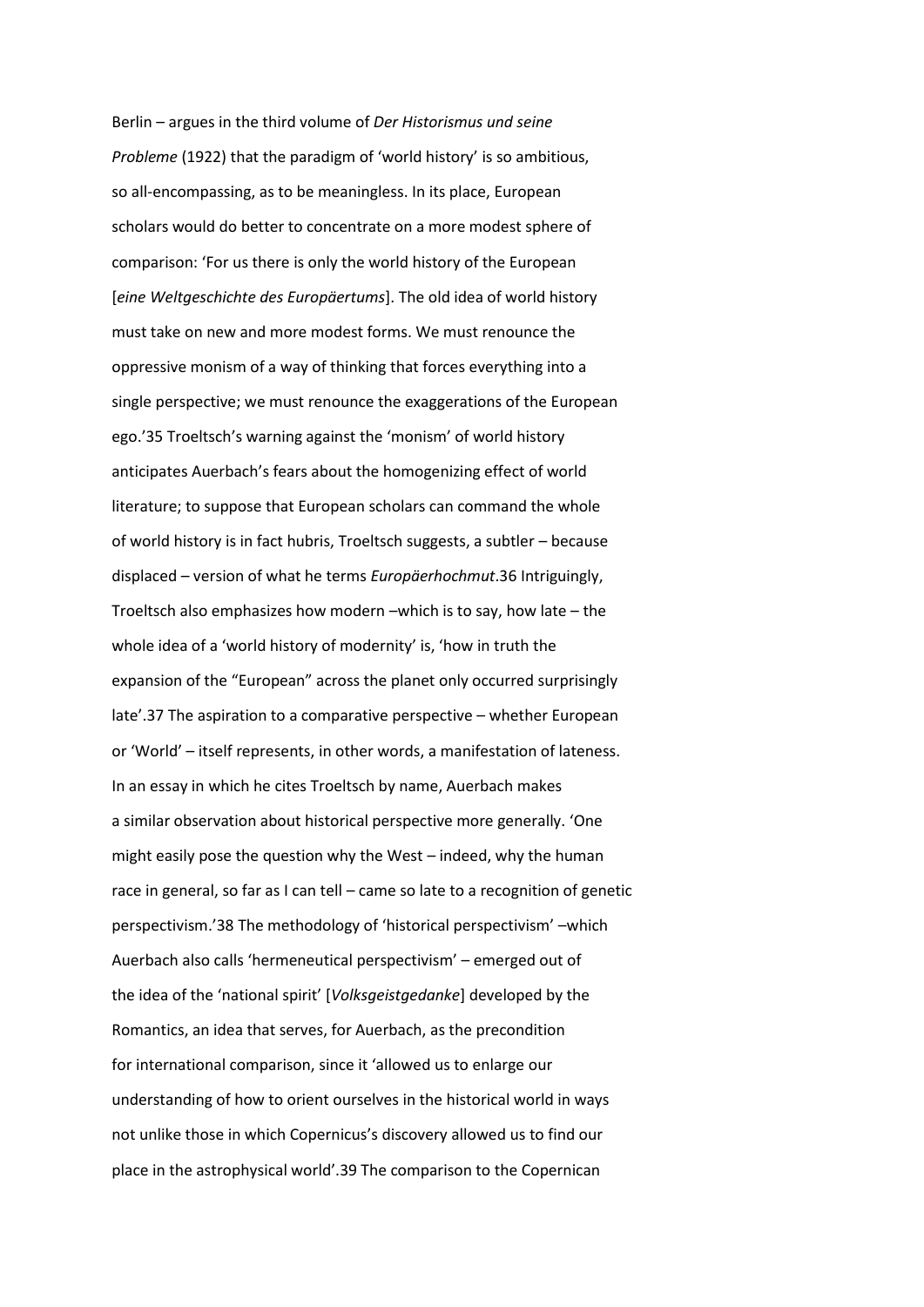revolution implies the same repositioning of the European, humanist perspective as in Troeltsch's argument (Auerbach mentions Troeltsch by name in the following sentence, along with Croce and Meinecke): what seems like anthropocentric ambition is in fact modesty, since it places the modern scholar at the end of history, orbiting an all-powerful past. Moreover, just as Carlsson argues, with Schiller, that the modern 'epigone' must embrace his late perspective – since there can be no  $return - so$  Auerbach insists that there is no going back to a preperspectival mentality. The modern scholar's task is to become as conscious as possible of his historical contingency, not to seek to overcome it; 'it is better to be consciously than unconsciously timebound', 40 observes Auerbach in his remarks in defence of *Mimesis*. Despite the vertiginous historical scope of *Mimesis* in particular, Auerbach's understanding of philology is thus anything but timeless. He holds, rather, that the critic can only survey the past from a very specific Ansatzpunkt -which in his case, as we have seen, is the late European. His understanding of the necessary historicity of philology derives in large part from his reading of Giambattista Vico, undoubtedly the most important influence on his historical thinking. In essay after essay Auerbach explores the resonance of Vico's theory of historical knowledge for the development of modern criticism, and indeed his *Nachlass*  (held in the Deutsches Literaturarchiv Marbach) attests to the enduring importance of the Neapolitan philosopher for his work. From an early notebook in which he has scribbled detailed comments on *La Scienza nuova* – 'first the arts, then philosophy: and only then the Sensual – later  $criticism'41 - to a late typescript version of the introduction to$ Literary Language and its Public entitled 'Vico's Contribution to Literary Criticism', 42 Auerbach returns time and again to Vico's conception of 'philological philosophy or philosophical philology' (LL, 16). Vico's idea of *il mondo delle nazioni* provides the basis for an historical understanding of differing epochs and traditions, articulating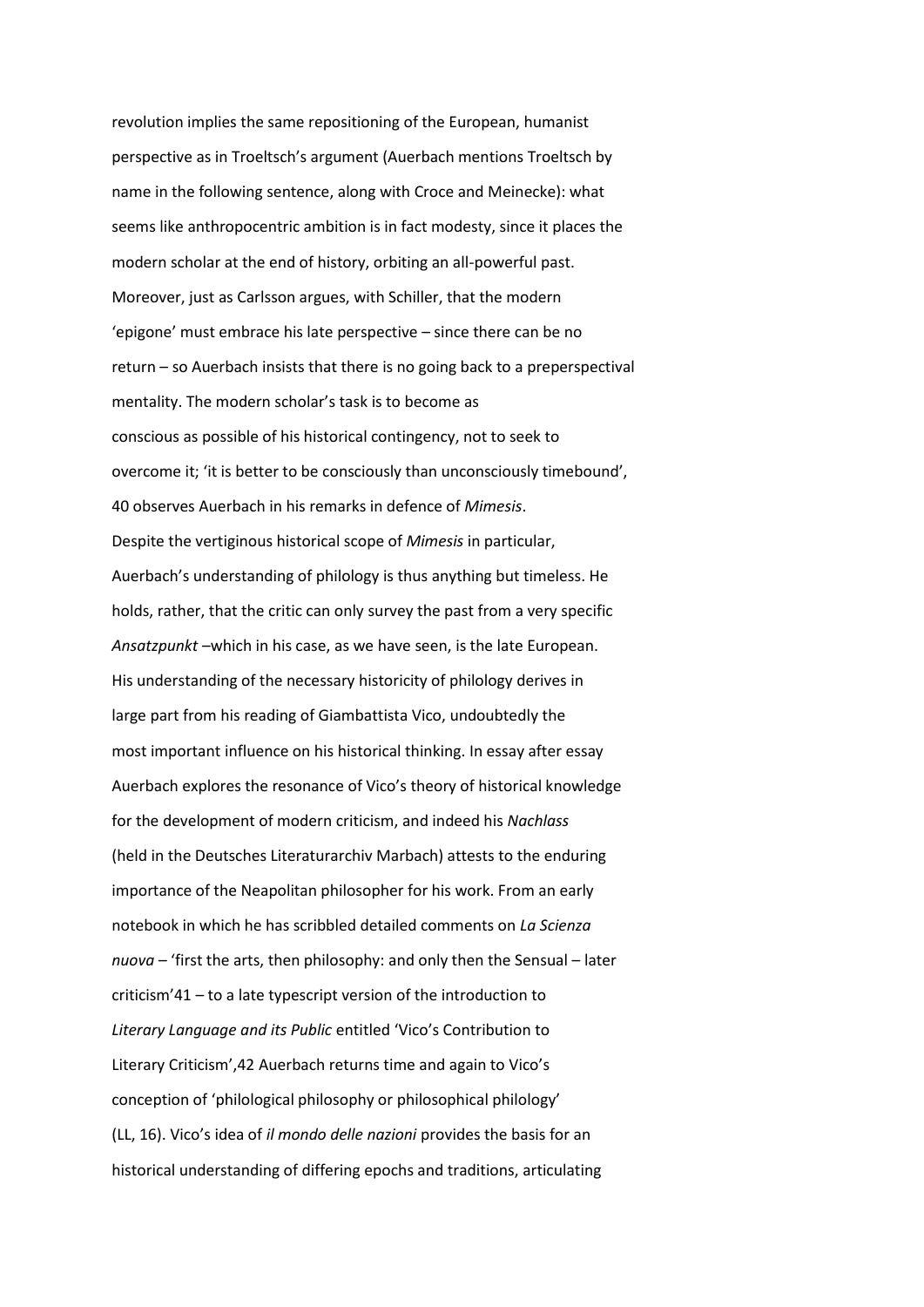what Auerbach calls a 'radical relativism' that is, crucially, 'relative in two respects – of the material and of those who are striving to understand it' (LL, 12).43 The philologist, in other words, is beholden to the perspective of his own time, however much he may look back to earlier eras. For unlike the philosopher, who deals with timeless truth or *verum*, the philologist investigates the *certum*, which is 'subject to historical change' (LL, 16). In Vico's terms, this coincides with the division of history into the three stages of gods, heroes, and men:44 where true poetry, in his view, is limited to the early or 'primordial' period - a view that anticipates Herder and the Romantics - 'late periods are overwhelmingly dominated by an unpoetic rationalism' (the typescript has 'antipoetic rationalism') (LL, 15).45 The conception of philology that Auerbach learns from Vico is the natural task, then, of a late period.

'But how, in practice, can this task of synthesis be performed?' asks Auerbach. If it can readily be seen, as he himself claims, how well his Vico-inflected understanding of philology 'falls in with the European "mission"' (LL, 16) of the post-war *kairos*, this understanding is nonetheless not without its practical difficulties. In attempting to articulate the hermeneutic position of the mid-twentiethcentury  $philologist - as opposed to his Viconian counterpart in the$ early eighteenth century -Auerbach identifies the principal hermeneutic challenges facing him as the profusion of material and the proliferation of methodologies. Late reading implies problems, in other words, as well as privileges; the sheer mass of material at the disposal of the modern critic - *spät*, in German, being the precipitate of that which has been *aufgespart* or stored up46 - risks being overwhelming. But problematic is exactly what 'world literature' should be, in the twentieth century as in the twenty-first. As Franco Moretti noted when proposing his model of distant reading: 'World literature is not an object, it's a *problem,* and a problem that asks for a new critical method; and no one has ever found a method by just reading more texts.'47 Piling ever more books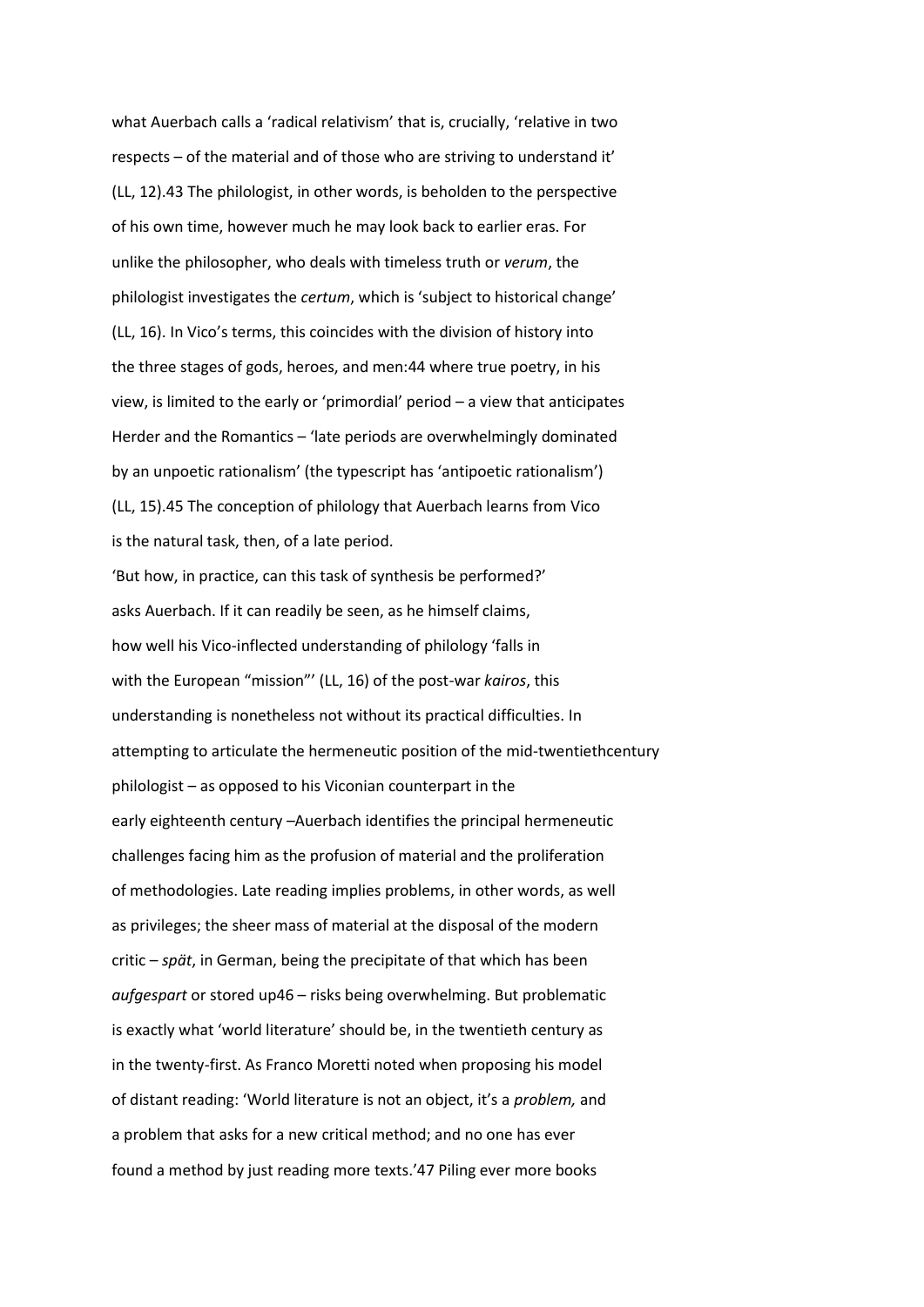into the *Spätboot* of world literature will only make it sink; what would be required is rather a 'lightened' philology - not in the sense in which Emily Apter48 has Leo Spitzer deploy the term in his critique of Curtius's 'solid philology', 49 but in Auerbach's Stifterian sense of late levitation, of a 'spirit [that] could survey and embrace the entire artistic expression of the human race from its beginnings to its end'. This aspiration to totality - or rather, to its discerning distillation - must, of course, remain a mirage; no such encyclopaedic mind exists. But in theory  $-$  in both the metaphorical and literal senses of this phrase  $-$  it would represent the true manifestation of world literature as seen from its vanishing point, the *Ansatzpunkt* that emerges from the lateness of European culture in the post-war period.

What the notion of late reading offers, finally, is a multi-dimensional model of comparative literature, one that exploits its privileged hermeneutic position in order to construct comparisons not only synchronically, across nations, but also diachronically, across time. The key difference from themodels of close or distant reading, in other words, is that the force of late reading is chronological, not geographical; this means that it is in a position to practise both close and distant criticism, since it is not beholden to either. *Mimesis*, with its investigation of 'the representation of reality in Western literature', provides an apposite example of this late reading in action, since the comparative insights that it offers are contingent on the belated perspective from which it is written - in historical terms, the Nazi bonfire of European culture; in stylistic terms, the supersession of realism by modernism. In the final chapter of *Mimesis*, Auerbach evokes the 'atmosphere of universal doom' that pervades the major modernist works. He insists, however, that his philological method is 'not only a mirror of the decline of our world', 50 since – the modern philologist being *mutatis mutandis* akin to the modernist author, as Auerbach himself remarks - it seeks to disclose a plenitude of meaning within any given textual instance. Late reading,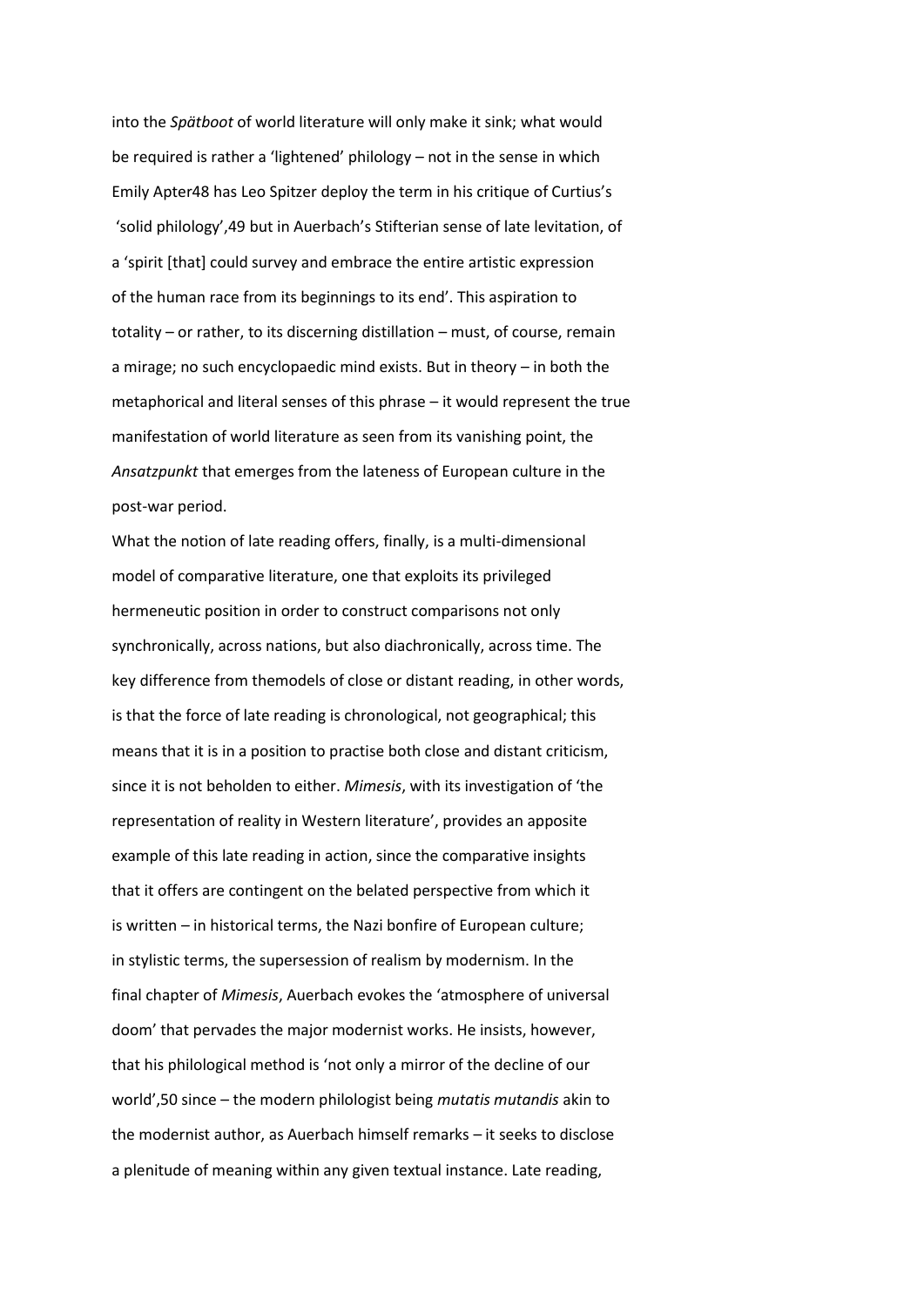in other words, is in a position to combine the advantages of both close and distant reading.

One might conclude, then, by adapting Nietzsche's celebrated preface on the art of 'slow reading': if Auerbach is a philologist still, he is a teacher of late reading. His approach to comparative literature, like Nietzsche's preface, is 'late but not too late';51 poised like Meyer's *Spätboot*, Auerbach's critical perspective is predicated on the pathos of departure, not arrival. Such an understanding of philology can only function in these terms as late, however, if the critic is prepared to include both his geographical and historical perspectives as constituent elements of the comparative project. '[I]n the end I asked: How do matters look in the European context? No one today can see such a context from anywhere else today than precisely from the present.'52 Auerbach's conception of world philology, in short, does not ignore the obsolescence of the Eurocentric perspective, but rather makes this obsolescence the basis of its synoptic purview. It seeks to recuperate (negative) cultural lateness as (positive) critical licence, as the prerequisite for pursuing a 'synthetic historical philology aspiring to encompass the cultural destinies of Europe' (PWL, 17). As such, it continues to offer a model for how comparative literature may engage with the legacy of high European culture whilst acknowledging the limitations of its perspective.

*\* I would like to express my thanks to the DLA Marbach, and to the MWW Forschungsverbund, for the Visiting Fellowship which made this article possible.* 

#### NOTES

1 See, for instance, Hans-Ulrich Gumbrecht, *Vom Leben und Sterben der grossen Romanisten: Karl Vossler, Ernst Robert Curtius, Leo Spitzer, Erich Auerbach, Werner Krauss* (Munich: Hanser, 2002).

2 This is obviously not to claim that Comparative Literature did not exist before this period, but simply to focus on the very specific character of its emergence from the mid-twentieth century. Conceptualizations of 'world literature' alone go back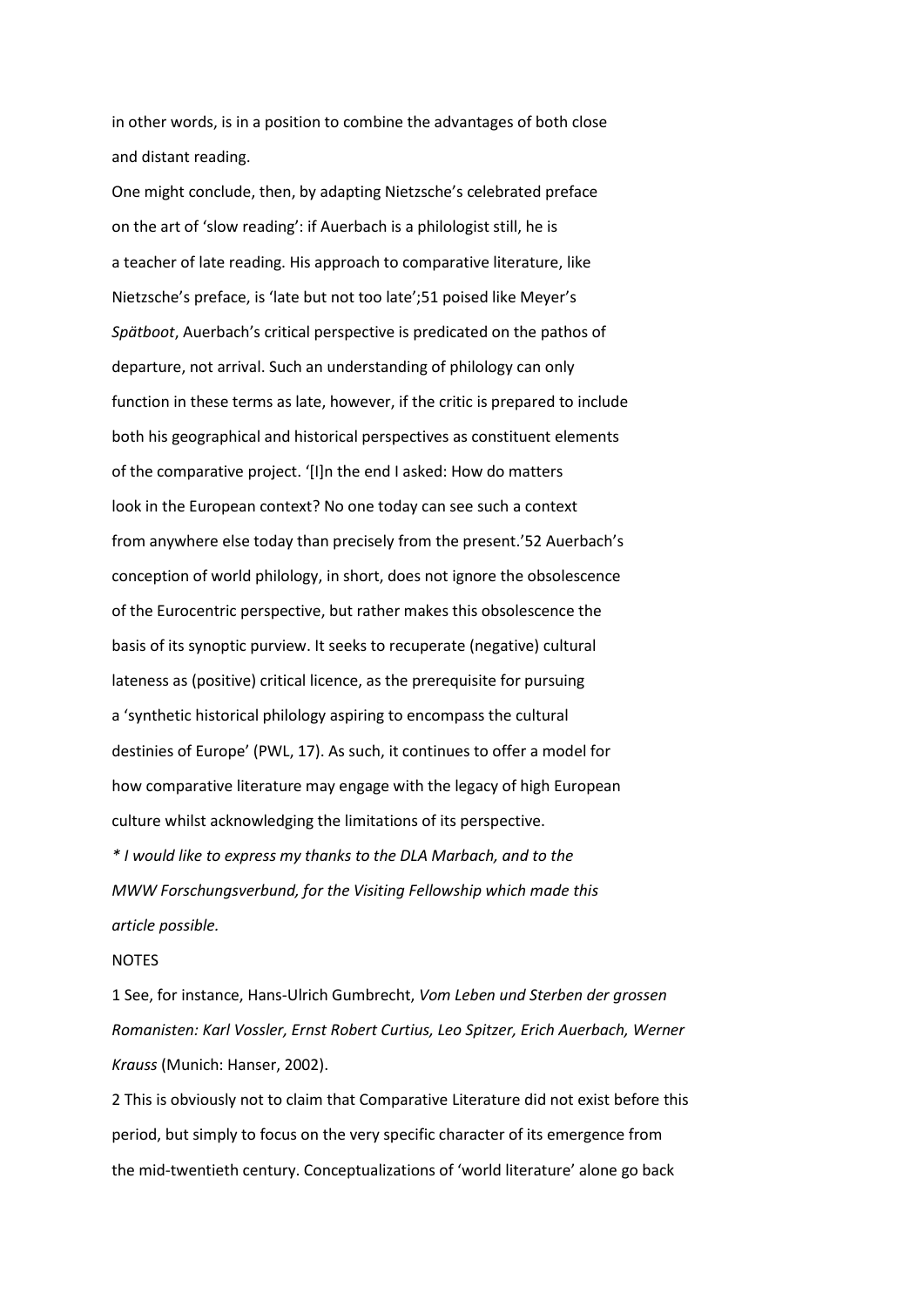at least as far as Wieland – and, obviously, Goethe – in the early nineteenth century. As René Wellek notes (citing Spitzer), 'comparative literature arose in the romantic period, "the age when there was felt the need for a Weltliteratur, a cosmopolitisme littéraire"'. See René Wellek, A History of Modern Criticism, vol. 7 (New Haven, CT: Yale University Press, 1991), p. 146.

3 On the status and appeal of Romanistik in the mid-twentieth century, see alongside Gumbrecht Harry Levin, 'Two Romanisten in America: Spitzer and Auerbach', in The Intellectual Migration: Europe and America, 1930-1960, edited by Donald Fleming and Bernard Bailyn (Cambridge, MA: Belknap Press, 1969), pp. 463-484; Peter Jehle, Werner Krauss und die Romanistik im NS-Staat (Hamburg: Argument Verlag, 1996); Emily Apter, 'Global translatio: The "Invention" of Comparative Literature, Istanbul, 1933', Critical Inquiry, 29.2 (2003), 253-281, republished in The Translation Zone: A New Comparative Literature (Princeton, NJ: Princeton University Press, 2006).

4 In 1932, Curtius published a study entitled Deutscher Geist in Gefahr ('German Spirit in Danger').

5 Gumbrecht, Vom Leben und Sterben der grossen Romanisten, p. 20. Unless otherwise stated, all translations are my own.

6 See Ben Hutchinson, Lateness and Modern European Literature (Oxford: Oxford University Press, 2016), as well as the 'Afterword' to Late Style and its Discontents, edied by Gordon McMullan and Sam Smiles (Oxford: Oxford University Press,  $2016$ ).

7 See Sandro Zanetti, Avantgardismus der Greise? Spätwerke und ihre Poetik (Munich: Fink, 2012).

8 Ezra Pound, 'Ferrex on Petulance', The Egoist, 1 January 1914, p. 9.

9 Theodor Adorno to Thomas Mann, 25 August 1951, in Thomas Mann and Theodor W. Adorno, Correspondence 1943-55 (Cambridge: Polity, 2006), p. 65 (in German in Theodor W. Adorno/ Thomas Mann, Briefwechsel 1943-55 [Frankfurt: Suhrkamp, 2003], p. 87).

10 Thomas Mann, The Holy Sinner, translated by H. T. Lowe-Porter (Berkeley: University of California Press, 1992), p. 10.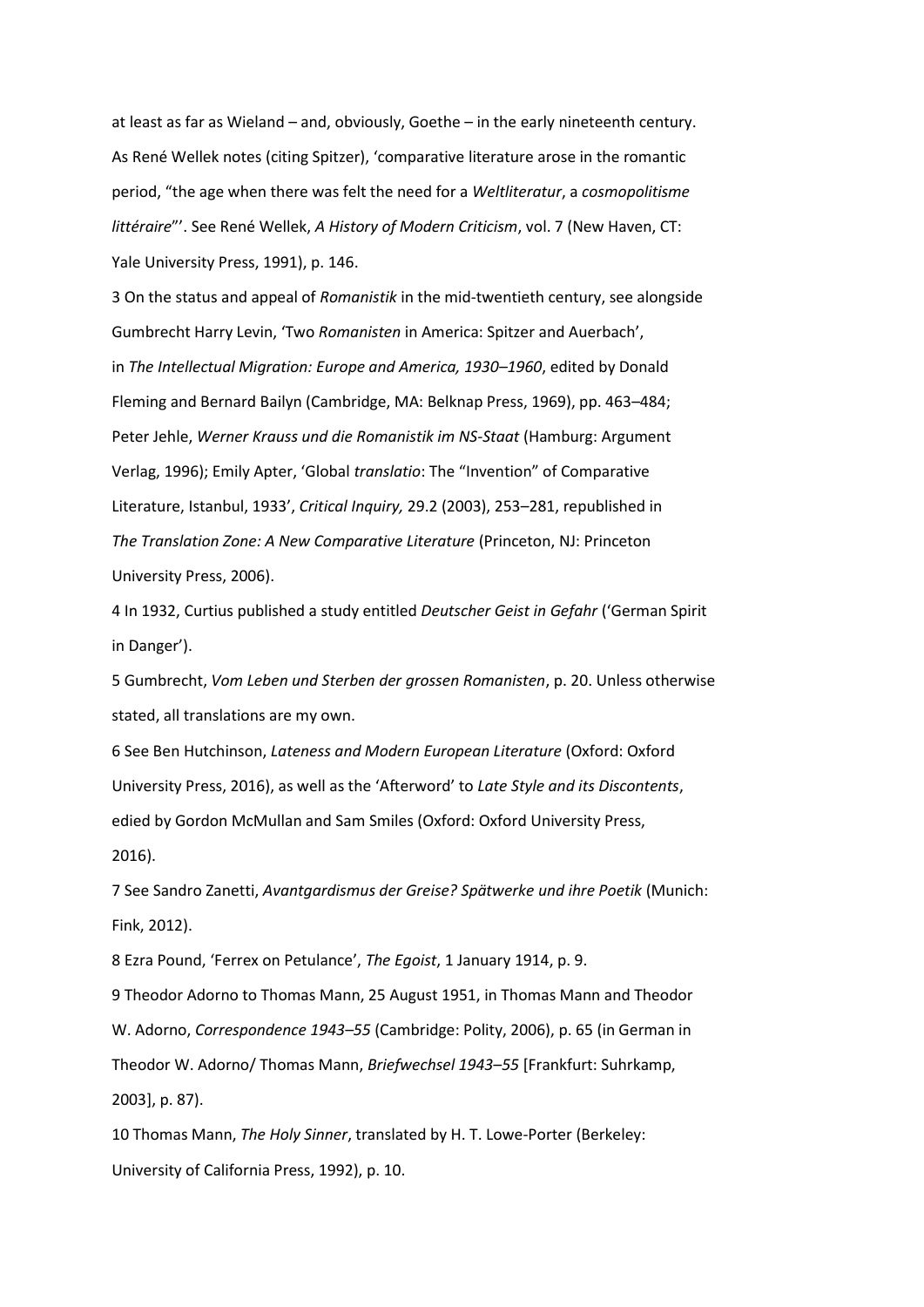11 Adorno's construction of aesthetic lateness is, of course, certainly not limited to this intervention, and goes back at least as far as his seminal essay of the mid-1930s on Beethoven's late style. For further discussion, see Hutchinson, Lateness and Modern European Literature, Chapter 14.

12 Thomas Mann to Erich Auerbach, 12 October 1951, in DLA Marbach, A: Auerbach, M20; my translation. For discussion of Mann and Auerbach's correspondence regarding Der Erwählte, see Petra Boden, 'Philologie als Wissenschaft', in Erich Auerbach. Geschichte und Aktualität eines europäischen Philologen, edited by Karlheinz Barck and Martin Treml (Berlin: Kulturverlag Kadmos, 2007), pp. 125-152, especially pp. 149-152.

13 'Eine bestimmte Sprachschicht, die des Verwischens der Sprachgrenze'. My translation. Adorno/ Thomas Mann, Briefwechsel 1943-55, p. 87. 14 'Der ganze Unsinn der modernen Arbeitsteilung nach Nationalsprachen, Nationaliteraturen und nationalen Philologien ist noch niemandem aufgegangen. Was würde man von einem mittelalterlichen Historiker denken, der nur deutsche Vorgänge berichtete und nur deutschsprachliche Quellen verfolgte?' My translation. Ernst Robert Curtius to Karl Eugen Gass, 18 May 1944, unpublished, cited from Anna Kraume, Das Europa der Literatur (Berlin: De Gruyter, 2010), p. 18. Much of Curtius's published work is of course predicated on this sentiment; see both Deutscher Geist inGefahr and European Literature and the Latin Middle Ages. On the relationship between the modern and the medieval periods, and between Auerbach and Curtius, see Robert Stockhammer, 'Weltliteratur und Mittelalter: Auerbach und Ernst Robert Curtius', in Erich Auerbach. Geschichte und Aktualität eines europäischen Philologen, pp. 105-124.

15 Erich Auerbach, 'The Philology of World Literature', in Time, History, and Literature: Selected Essays of Erich Auerbach (Princeton, NJ: Princeton University Press, 2014), pp. 253-265 (p. 264). Cited hereafter in text as PWL.

16 On Auerbach's understanding of 'standardization', see Ursula Link-Herr, "Die sich vollziehende Standardisierung der Erdkultur" - Auerbachs Prognose', in Erich Auerbach. Geschichte und Aktualität eines europäischen Philologen, pp. 307–322. 17 WalterHenzen, 'Geleitwort', Weltliteratur. Festgabe für Fritz Strich, edited by Walter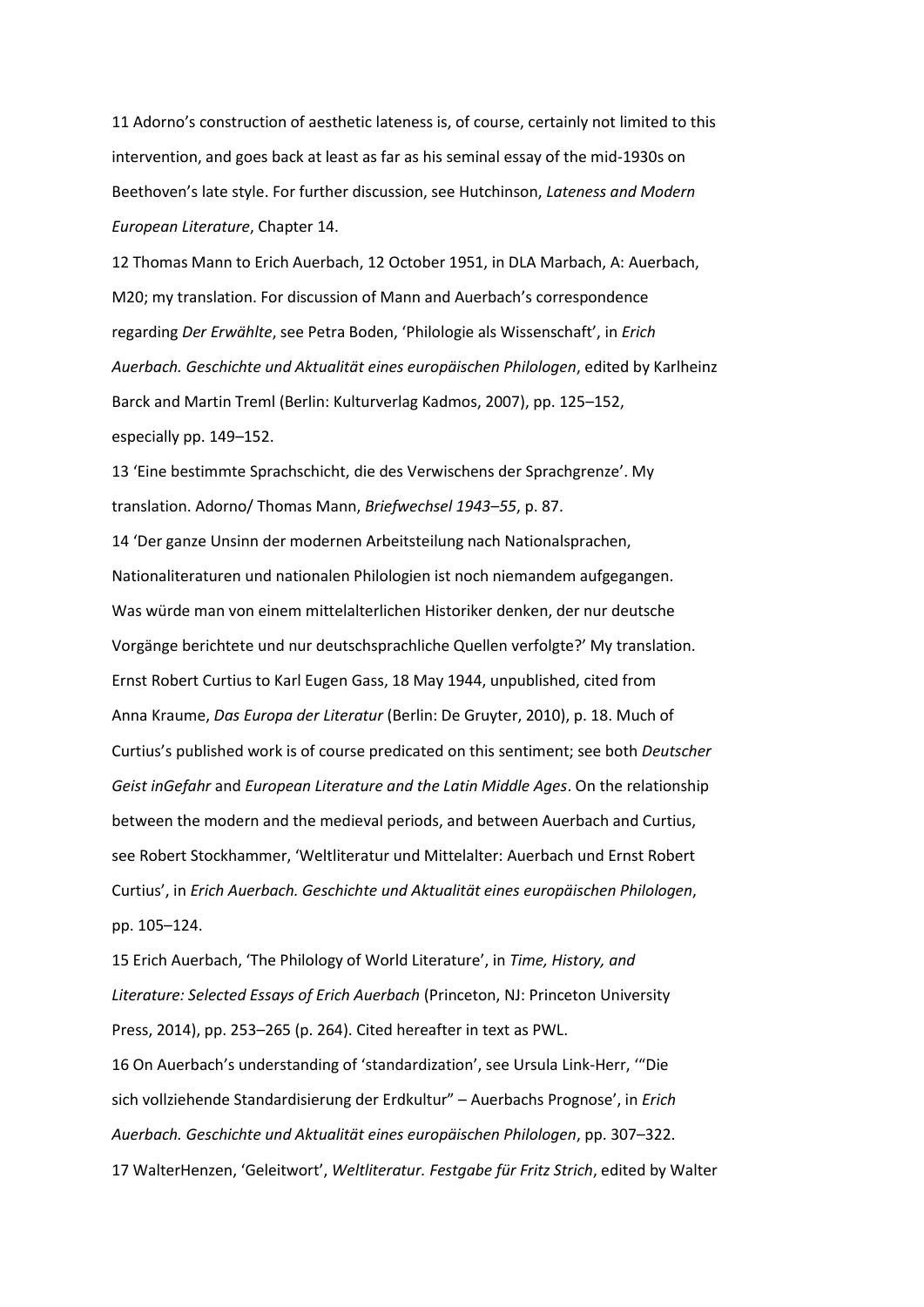Muschg and Emil Staiger (Bern: Francke, 1952), pp. 7-9 (p. 9).

18 Anni Carlsson, 'Die Entfaltung der Weltliteratur als Prozess', inMuschg and Staiger, eds, Weltliteratur. Festgabe für Fritz Strich, pp. 51-65 (p. 58).

19 Ibid., p. 63.

20 Ibid., p. 64. In the originalGerman: 'Der Epigone kann die Götter der Völkerkindheit nicht wieder erschaffen, sein Weltbild hat sich geändert. Das besagt nicht, dass ihm die Kraft, die einst Götter schuf, verlorengegangen sei. [...] Die bewusste Unterwasserperspektive, die in jedem Geschehen auch den Unterstrom seiner Geschichte und die Ablagerungen vorangegangenen Geschehens aufhellt, lehrt die Literatur eine entsprechende Perspektive der Gestaltung.'

21 Emil Staiger, 'Das Spätboot', in Muschg and Staiger, eds, Weltliteratur. Festgabe für Fritz Strich, pp. 117-136 (p. 119).

22 Ibid., p. 120.

23 Ibid., p. 136.

24 Karl Viëtor, 'Die deutsche Literatur und die Krise der europäischen Kultur', in Muschg and Staiger, eds, Weltliteratur. Festgabe für Fritz Strich, pp. 137-154  $(p. 137)$ .

25 See Erich Auerbach, 'Philologie der Weltliteratur', in Muschg and Staiger, eds, Weltliteratur. Festgabe für Fritz Strich, pp. 39-50 (p. 41).

26 See Hermann Fränkel, 'Die Zeitauffassung in der archäischen griechischen Literatur', Zeitschrift für Ästhetik und Allgemeine Kunstwissenschaft, 25 (1931), 97-118. 27 Frank Kermode, The Sense of an Ending (Oxford: Oxford University Press, 1967), p. 49.

28 For a discussion of Auerbach's understanding from a theological perspective especially as it compares to the 'occidental eschatology' of Jacob Taubes - see the chapter entitled 'Auerbach's Welt-Theology' in Emily Apter, Against World Literature (London: Verso, 2013).

29 Mann, The Holy Sinner, p. 10.

30 W. G. Sebald, 'Bis an den Rand der Natur - Versuch über Stifter', in Die Beschreibung des Unglücks (Frankfurt: Fischer, 1994), p. 23.

31 For an influential discussion of Nietzsche's debt to Stifter, see Ernst Bertram,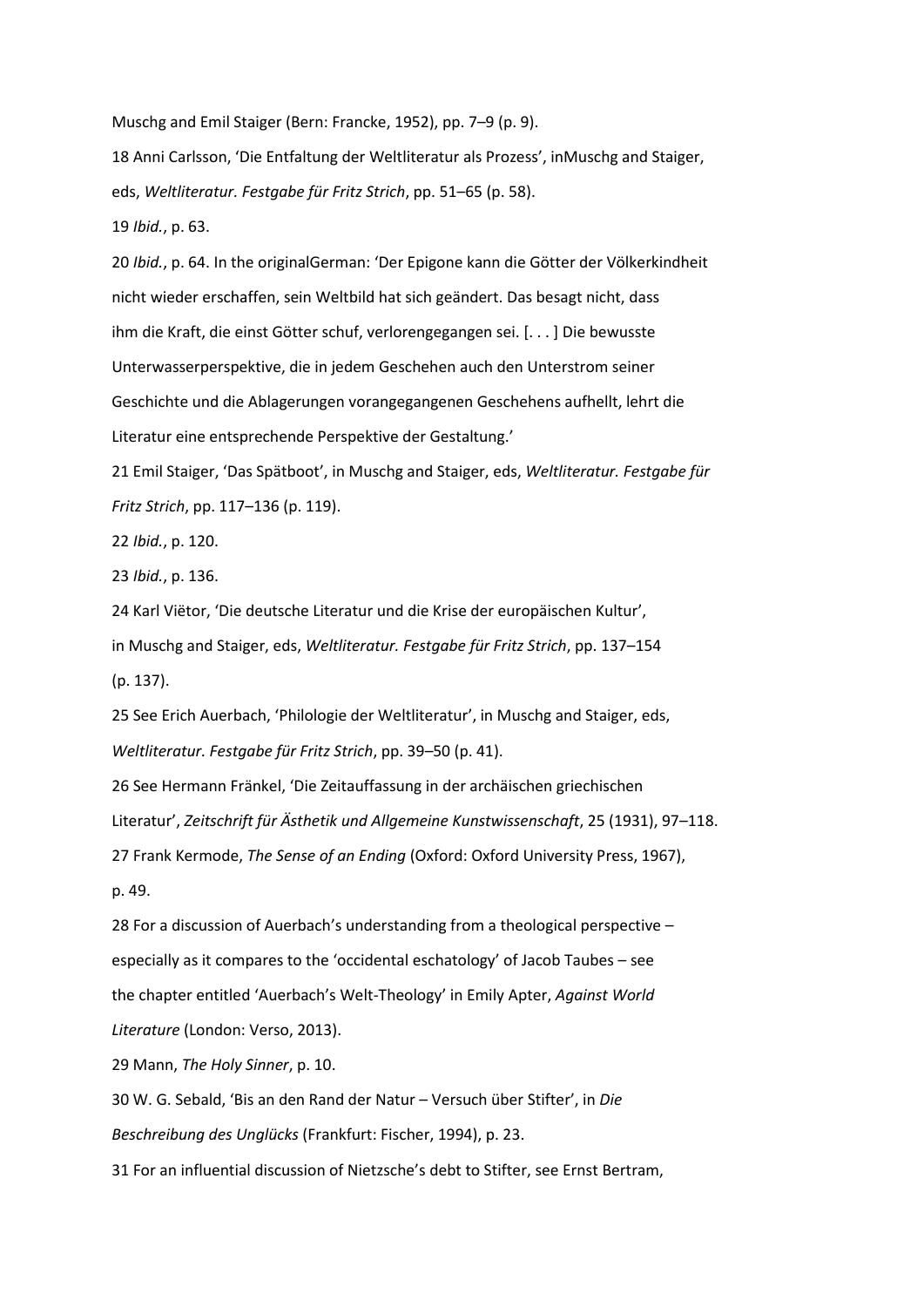Nietzsche: Versuch einer Mythologie (Berlin: Georg Bondi, 1918), translated by Robert E. Norton as Nietzsche: Attempt at a Mythology (Urbana-Champaign: University of Illinois Press, 2009).

32 Auerbach's work on late antiquity represents an important aspect of his philology of lateness - not only in as much as it indicates the full historical span of his interests, but also in as much as the very concept of lateness derives its conceptual resonance from the implied juxtaposition of late antiquity with late modernity. Of particular note in this regard is the tradition of ascribing the first coinage of the adjective modernus to late antiquity, since it suggests the dialectical relationship between 'modern' and 'late' that recurs in the twentieth century. For discussion, see Hans Robert Jauss, 'Literarische Tradition und gegenwärtiges Bewusstsein der Modernität', in Literaturgeschichte als Provokation (Frankfurt: Suhrkamp, 1970), pp. 11-67, especially p. 16.

33 Erich Auerbach, Literary Language and its Public in Late Latin Antiquity and in the Middle Ages, translated by Ralph Manheim (Princeton, NJ: Princeton University Press, 1965), p. 6. Cited hereafter in text as LL.

34 Gumbrecht, Vom Leben und Sterben der grossen Romanisten, p. 170. 35 Ernst Troeltsch, Der Historismus und seine Probleme (Tübingen: J. C. B.Mohr, 1922), p. 708.

36 Ibid., p. 707.

37 Ibid., p. 713.

38 Erich Auerbach, 'The Idea of the National Spirit as the Source of the Modern Humanities', in Time, History, and Literature, pp. 56-61 (p. 60). The original German text 'Der Volksgeistgedanke als Wurzel der modernen Geisteswissenschaften' remains unpublished; see DLA Marbach, A: Auerbach, MO6, p. 7: 'Man mag die Frage stellen, warum das Abendland - und so viel ich weiss die Menschheit überhaupt - so spät zur Erkenntnis des genetischen Perspektivismus gelangt ist.'

39 Ibid. Original German: 'sie hat die Moeglichkeit uns in der geschichtlichen Welt zu orientieren ebenso ungeheuer erweitert wie die kopernikanischen Entdeckungen unsere Orientierungsmoeglichkeiten in der astrophysikalischen Welt' (MO6, p. 6).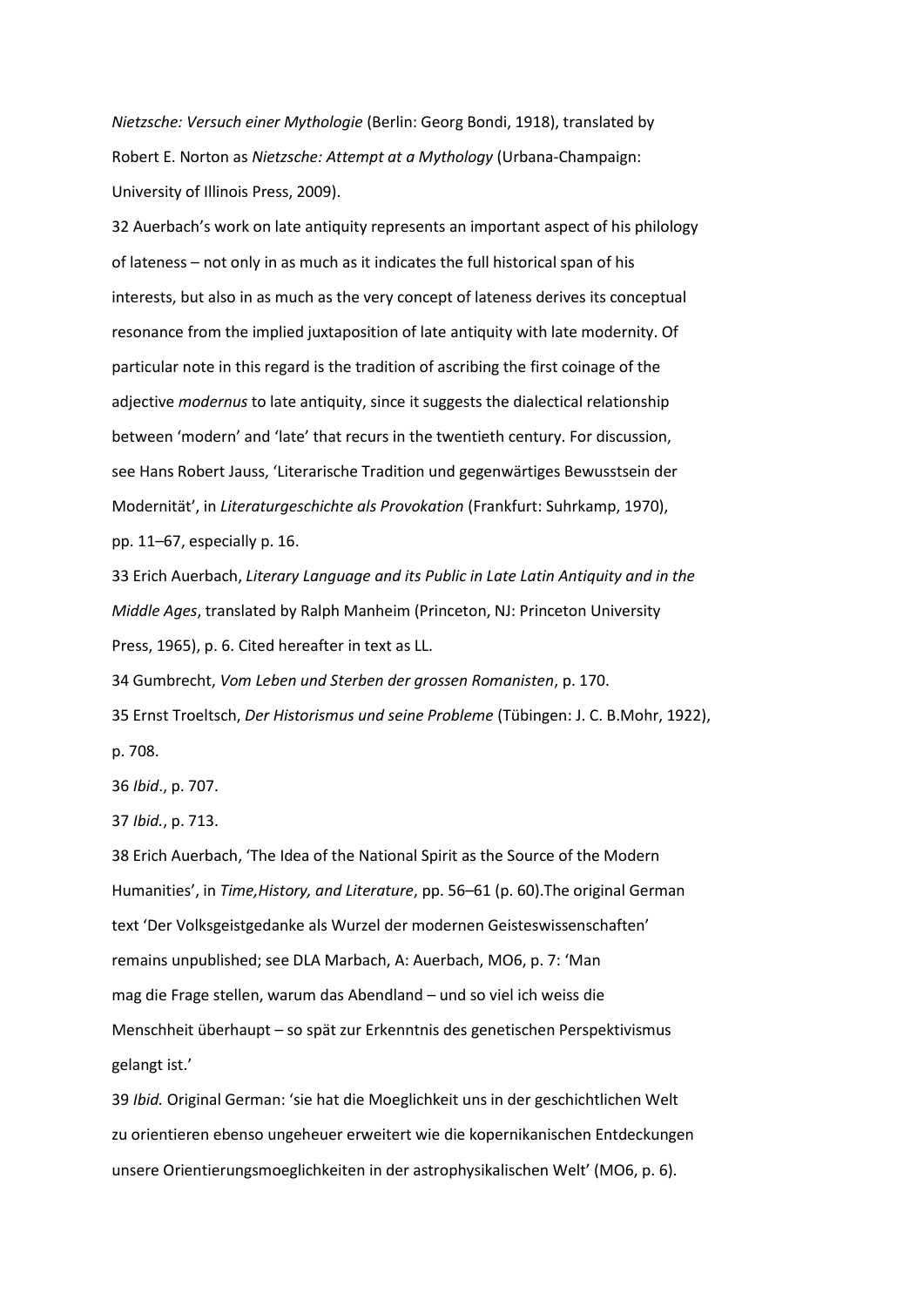As Auerbach makes clear in the opening paragraph of his methodological introduction to Literary Language and its Public, the Romantics were not so much interested in 'the spirit of their own nation' ['der eigene Volksgeist'] as in 'the common substrate of classical and Christian civilization'. See Literary Language and its Public, p. 5.

40 Erich Auerbach, 'Epilegomena to Mimesis', translated by Jan M. Ziolkowski, in Mimesis, translated by Willard R. Trask (Princeton, NJ: Princeton University Press, 2003), pp. 559–574 (pp. 573–574). First published in German in 1953.

41 'Erst die Künste, dann die Philosophie: und da zuerst das Sinnliche – später Kritik'. See the folder in the DLA Marbach under A: Auerbach, M08: 'Verschiedenes: Reisetagebuch und Notizbuch'.

42 See DLA Marbach, A: Auerbach, M05. See also the typescript of his foreword to an edition of the Scienza nuova, held in M06.

43 In the typescript version, Auerbach writes that 'historical relativism has a twofold aspect: it refers to the understanding historian as well as to the phenomena to be understood' (A: Auerbach, M05, p. 9).

44 See Vico's preface to The New Science outlining the 'Idea of the Work', in which he repeatedly circles around this tripartite division of history.

45 For the typescript, see DLA Marbach, A: Auerbach, M05, p. 13.

46 Duden suggests that spät derives from the middle-high German spæte, old-high German sp<sup>-</sup>ati, that it means sich hinziehend (dragging on), and that it is probably related to sparen (to save, to economize): http://www.duden.de/rechtschreibung/ spaet.

47 Franco Moretti, 'Conjectures on World Literature', New Left Review, n.s., 1 (Jan-Feb. 2000), 55-67 (55).

48 See Apter, 'Global translatio: The "Invention" of Comparative Literature, Istanbul, 1933'.

49 See Leo Spitzer, Review of Europäische Literatur und lateinisches Mittelalter, in American Journal of Philology, 70.4 (1949), 425-421 (p. 426).

50 Erich Auerbach, Mimesis, translated by Willard R. Trask (Princeton, NJ: Princeton University Press, 2003), p. 551.